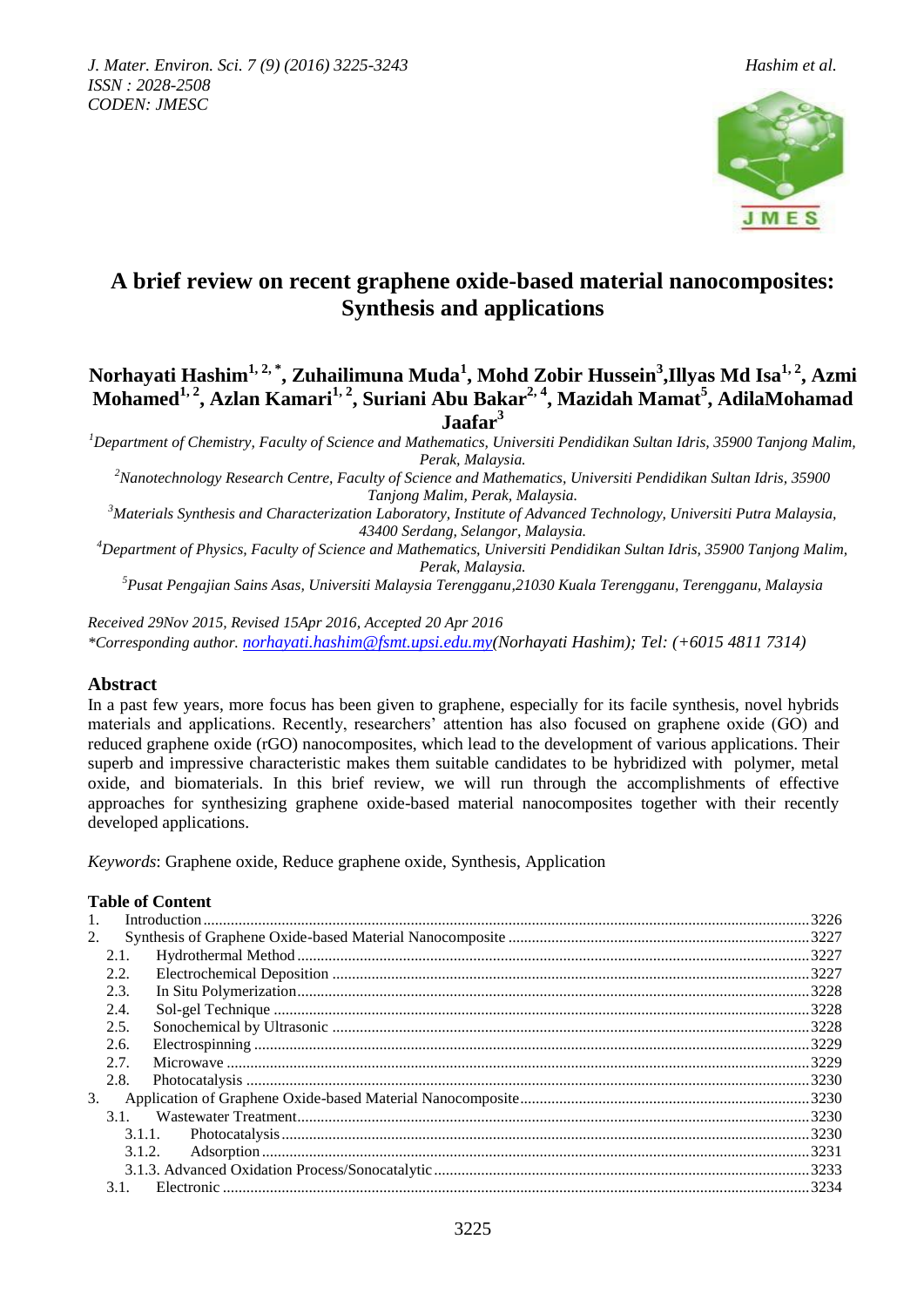#### *J. Mater. Environ. Sci. 7 (9) (2016) 3225-3243 Hashim et al. ISSN : 2028-2508 CODEN: JMESC*

|  | 4. The Newly Hybridized Graphene-like Derivatives in Advanced Photocatalytic, Energy and Environmental Remedies |  |
|--|-----------------------------------------------------------------------------------------------------------------|--|
|  |                                                                                                                 |  |
|  |                                                                                                                 |  |
|  |                                                                                                                 |  |
|  |                                                                                                                 |  |

## **1. Introduction**

Graphene oxide (GO) contains a cluster of reactive oxygen functional groups, which make it a strong nominee for use in many applications through chemical functionalization. GO is constructed from graphite oxide and it has been a favorable passage for producing a large scale production of graphene [1–3]. Graphene, however, has a major drawbacklow dispersibility in water, causing its surface area to decrease, and therefore, limits its application. This is due to aggregation that is caused by the strong van der Waals interactions and  $\pi-\pi$  stacking of the graphene sheets [4].

Therefore, interest has been concentrated on assimilating GO with other materials by hybridizing it with good water-dispersibility materials [5]. By introducing functional groups on the graphene sheets via chemical oxidation, aggregation can be cut down or eradicated, which leads to fabrication of graphene oxide [6]. The dispersibility of GO only increases in polar solvent due to the hydrophilic functional groups [7]. In addition, controlled oxidation provides tunability of the electronic and mechanical properties, including the possibility of accessing zero-band gap graphene via a complete removal of the C-O bonds [8]. Various functionalities on the surface of GO make it an ideal platform for chemical modification, which may generate materials with amazing properties.

Aside from the advanced properties, the detailed chemical structure of GO has been the focus of a fascinating debate over the years, and yet, still no confirmed model has been proposed. The only common information is the structural characteristics of GO, which is the presence of many oxygen functional groups on the GO's surface such as epoxy, hydroxyl, and the carboxylic acid group [9]. Due to the deficiency of precise analytical techniques for characterizing the amorphous property of GO, and nonstoichiometric berthollide character of GO, searching for a real model of GO becomes problematic [1].

A structural model has already been proposed by many researchers such as Hofmann and Holst, Ruess, Scholz-Boehm, and Nakajima-Matsuo [1]. Based on all of these models, GO is generally constructed by regular lattice, consisting of a discrete repeated unit. Moreover, the atomic and electronic structure of GO is elucidated by Mkhoyan et al. [8] by measuring the structure of C and O K-edges. It is reported that the GO sheet shows a surface roughness about 0.6 nm and the structure is mainly amorphous due to distortion from  $sp<sup>3</sup>$  C-O bonds. The results also reported that a ratio of 1:5 oxygen to carbon atoms is sufficient to transform the measured 40% of the carbon bonds into  $sp^3$  bonds [8]. Erickson et al. [10] shared almost the same opinion and adding up a few more detail of the structure of GO. They found that the graphitic region is up to  $8 \text{ nm}^2$  and a hole of about 5 nm is present on the GO sheet. Besides that, the unstrained  $sp^2$  bonds present between carbon, forming a continuous network across the GO sheet and the oxidized region, exhibit no order [10].

The synthesizing method of graphene oxide was already developed in 1859 [1]. At that time, Brodie performed a reaction between graphite and  $KClO<sub>3</sub>$  in fuming  $HNO<sub>3</sub>$ , which resulted in a material with an increase in the mass of flake graphite. Later, in 1898 Staudenmaier further the previous method by raising the acidity of the mixture using concentrated  $H_2SO_4$  and adding the chlorate in several aliquots over the course of the reaction [1]. After that, Hummer and Offeman improved the method using alternate oxidation. The reaction involved the oxidation of graphite by using  $NANO_3$ ,  $KMnO4$  and concentrated H<sub>2</sub>SO [1,11]. This method is mostly used now with some modifications and improvements.

Marcano et al. [12] developed a synthesizing method that improves the efficiency of the oxidation process by excluding the presence of NaNO<sub>3</sub>, raising the usage of  $KMnO<sub>4</sub>$ , and using the ratio 9:1 mixture of H2SO4/H3PO4. This method was confirmed to generate a larger amount of hydrophilic GO material compared to the conventional Hummer method; also, it does not release toxic gas and easily controls the temperature [12]. Yang et al. [13] also took some modifications of Hummer's method to develop a facile synthesis method of GO by using expanded graphite oxide as a starting material. This method intensely decreases acid, is extremely time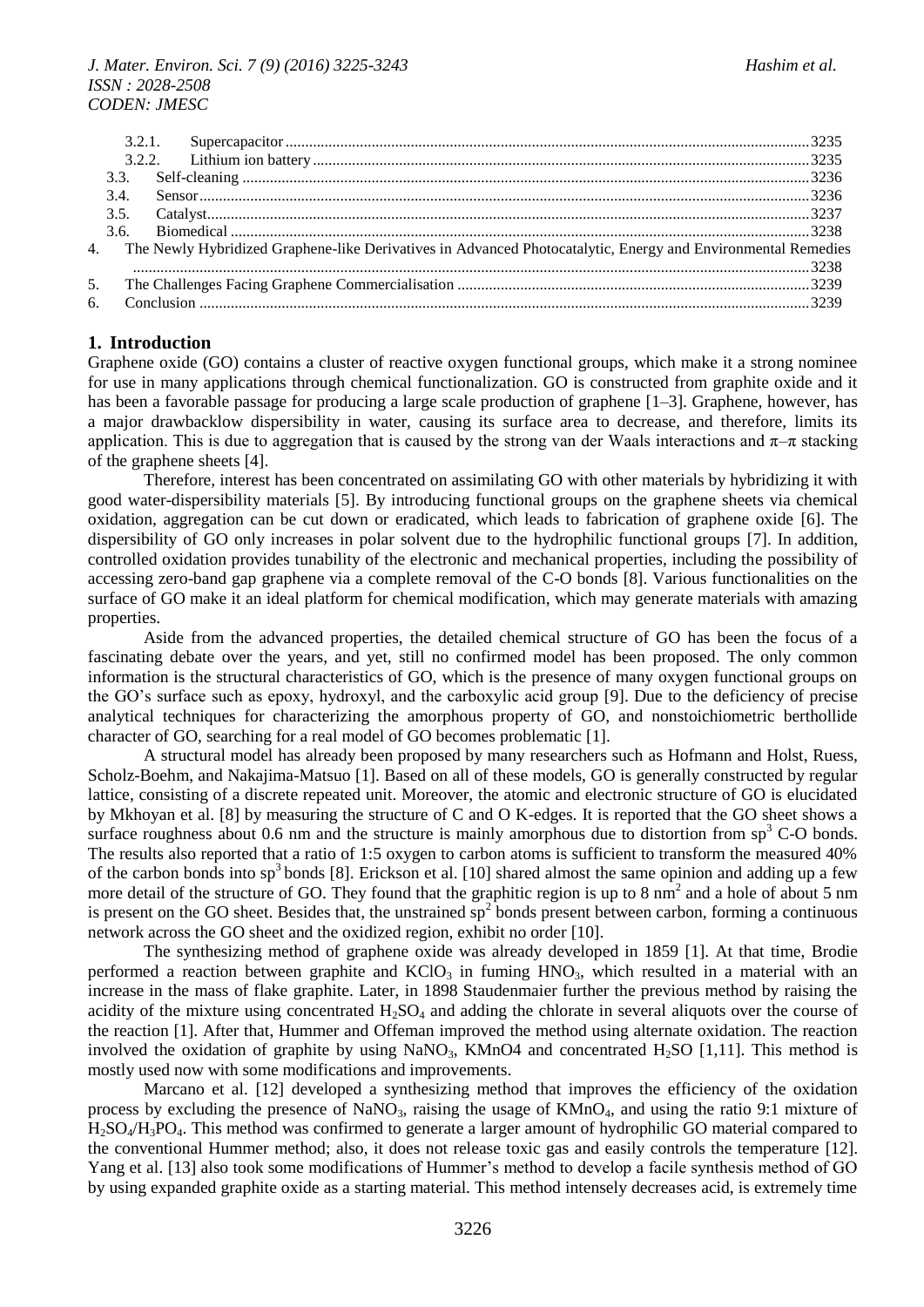saving, consumes minimal energy, and has high efficiency without releasing toxic gas [13]. Until now, continuous, rapid research has evolved to develop simple and greener methods to prepare GO.

#### **2. Synthesis of Graphene Oxide-based Material Nanocomposite**

There is great attention to the preparation method of GO-based material nanocomposites. GO-based material nanocomposites can be synthesized by different methods and approaches including the hydrothermal method [14,15], electrochemical codeposition [16], in situ polymerization [17,18], microwave-assisted method [19,20], vacuum impregnation [21], and sol gel technique [22]. In the GO-based nanocomposite, GO presents either as a functional component or as a substrate for immobilizing the other components [23,24]. Therefore, this section will mainly focus on an effective synthesis method that has been practiced by some researchers.

#### *2.1. Hydrothermal Method*

The hydrothermal method is an effective and frequently favored method to synthesize GO-based nanomaterial, which is performed in high temperature and vapor pressure. This method is a very low cost method that is facile, environmental friendly, and an applicable route to synthesize soluble reduce graphene oxide (rGO) sheets in excessive amounts [25]. This method has been used by Xu et al. [14] in a one-pot approach to synthesize rGO/CoWO<sup>4</sup> and results in an enhanced electrochemical performance for supercapacitor. Similarly, Dong et al. [26] also use the same method to synthesize  $rGO/TiO<sub>2</sub>$  nanocomposite as anode material for lithium ion batteries. Hydrothermal, also known as the solvothermal method, is usually carried out in a Teflon-line autoclave and the temperature is between 160 and 180 °C[14,27,28].

Later, this method was modified, and microwave-assisted hydrothermal method was developed. Gui et al. [29] successfully used the microwave-assisted hydrothermal method to synthesize graphene/WO<sub>3</sub> by employing GO as a starting material. This method was upheld as a greener approach that involves a lower temperature and minimizes the duration of the reaction compared to the conventional hydrothermal method [29]. This method as well has been manipulated by Tang et al. [30] to prepare rGO/SnO<sub>2</sub> nanocomposites, assisted by an ionic liquid that acts as a reaction medium in order to enhance the microwave-assisted hydrothermal method. The ionic liquid, 1-butyl-3-methylimidazolium tetrafluoroborate ([bmim]BF4) that is used in this reaction is a greener solvent compared to the established organic solvent in addition to being supported by the excellent solvent power, lower vapor pressure, its being non-flammable, having good thermal stability, its ionic conductivity, and high electrochemical stability [30].

Another option of hydrothermal method is by using a continuous hydrothermal flow synthesis (CHFS) reactor. It can manipulate other reaction variables like pressure and temperature and also particle properties involving mixing a flow of supercritical water with a flow of aqueous metal salt, thus resulting in a rapid precipitation and controlled growth of nanoparticles [31]. This method is simply one of the most economical approaches that can control the size of the product by enhancing the heating rate, as well as saving time [30].

#### *2.2. Electrochemical Deposition*

Electrochemical deposition is a process by which a material is deposited from a solution of ions onto the surface of the electrical conductor or electrode. Primarily, this method is employed to fabricate the electrochemical sensor by depositing nanocomposite material onto an electrode [24,32,33]. Du et al. [32] has employed the onestep electrodeposition method to synthesize a novel glucose sensor based on the rGO-based nanocomposite. In this study, dendritic gold nanostructure is hybridized with rGO functionalized with a globular protein, βlactoglobulin, and was electrodeposited on a glassy carbon electrode (GCE) by the chronoamperometry technique [32]. Similarly, Wu et al. [34] modified Au electrode by direct electrodeposition on rGO and followed by the chronoamperometry technique; then, electrochemical polymerization takes place to modify the electrode with poly(3-aminophenylboronic acid) film.

Reza et al. [33] also use this method to deposit rGO/Cn nanocomposites on an indium tin oxide (ITO) glass substrate. The preparation of electrodeposited electrodes involves two electrodes that were immersed in colloidal rGO/Cn nanocomposite suspension where platinum foil acts as a cathode and ITO glass substrate acts as an anode [33]. Apart from the electrochemical electrode and sensor, this method also can assist the preparation of coated film. This study has been done by Li et al. [16], which has synthesized GO/ZnO nanocomposite films on Fluorine doped Tin Oxide (FTO) coated glass, resulting in improved photoelectric conversion properties as a photoabsorber.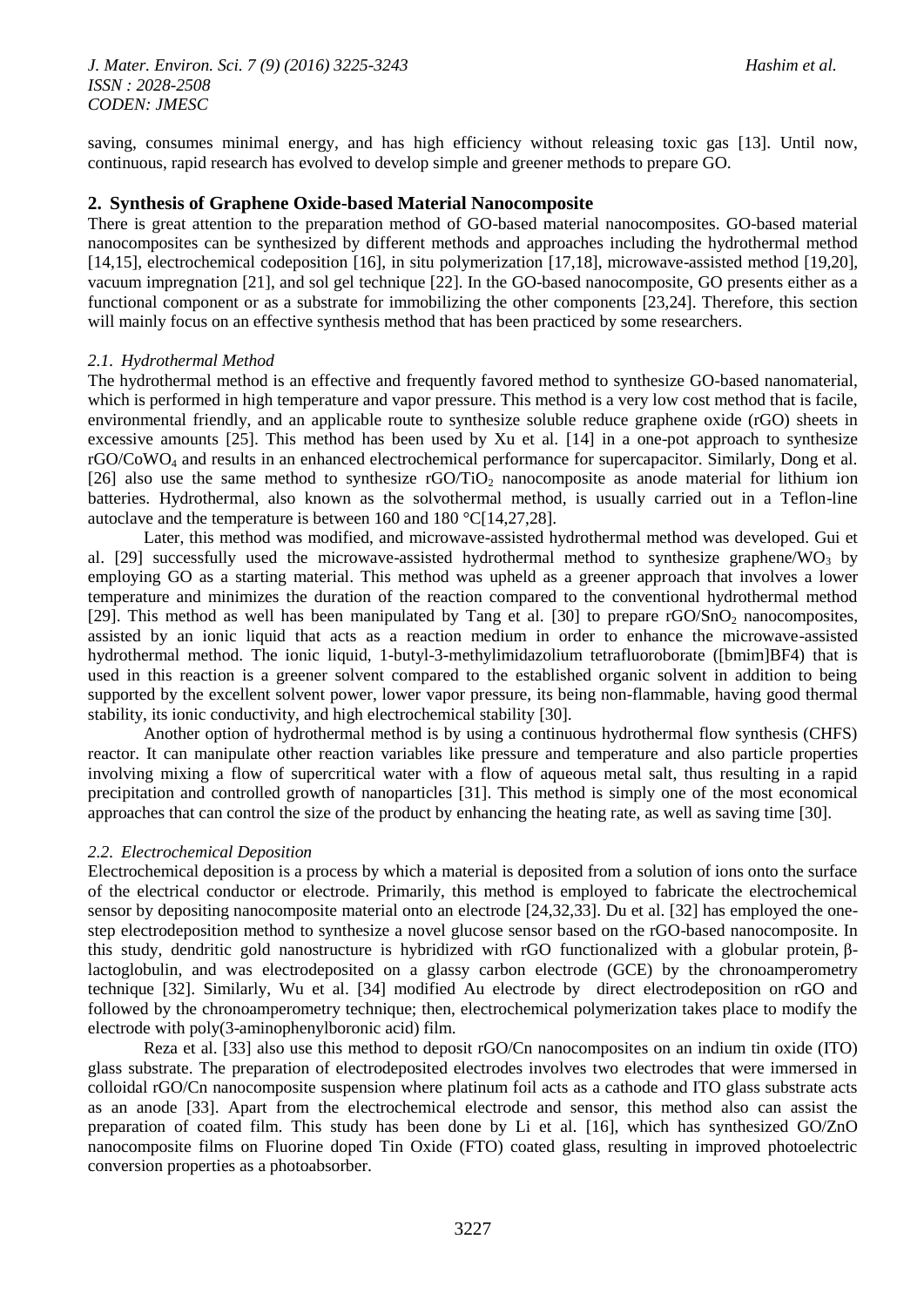#### *2.3. In Situ Polymerization*

In situ polymerization is a prevalent route for the preparation of GO-based polymer nanocomposite on a larger scale and avoiding the chain destruction [35]. It has been used to prepare polyaniline, polypyrrole, and polymethyl-methacrylate in situ on a GO and rGO layer [17,18,35–38]. Taking polyaniline as an example, the distinctive precursor used is aniline, which is then immersed in HCl solution with the addition of ammonium persulfate that acts as an oxidant [17,36,37].

Similarly, Yan et al. [35] prepared polypyrrole/SDBS (sodium dodecyl benzenesulfonate) intercalated reduced graphene oxide (rGO) nanocomposites by using pyrrole as a monomer. In the first step, SDBS is intercalated with GO and it is then reduced by hydrazine at 95 °C and ammonium persulfate is added to initiate the polymerization of pyrrole monomer. There are intermolecular forces involving π-π stacking, hydrogen bond and van der Waals forces that promote the adsorption of pyrrole monomer onto the rGO surface. These intermolecular forces between aromatic rings of polypyrrole chains and  $sp<sup>2</sup>$ -bonded carbon atoms of graphene basal planes also make the polypyrrole coat perfectly onto the sheets of graphene [35]. The benefit of an in situ polymerization method lies in the fact that the whole procedure is facile, controllable, and scalable, promoting the intercalation of monomer between the GO and rGO sheets.

#### *2.4. Sol-gel Technique*

Recently, the sol-gel technique has been used to synthesize GO-based material nanocomposite especially in the fabrication of self-cleaning film and glass coating. Being the fact that sol-gel derived inorganic composites require a low synthesis temperature, the physical properties of the doping component could be retained by controlling the mixture between the guest molecule and the host matrices [39].

Azarang et al. [40,41] has synthesized a photocatalyst based on rGO/ZnO nanocomposite by using solgel technique. It is reported that gelatin medium (from bovine skin) is used as a polymerization agent along with GO, and  $Zn(NO<sub>3</sub>)<sub>2</sub>·6H<sub>2</sub>O$ , as a starting materials. In the first step, GO was added into the zinc nitrate solution followed by the addition of gelatin solution. The solution was stirred at 80 °C until a dark brown gel was formed. Then the gel was calcined and followed by post-anneling process under Ar gas [40]. The same procedure was adopted by He [22] with the utilization of ethylene glycol as a polymerization agent. Then, the mixed solutions were dip-coated on the ultrasonically glass substrate to produce a self-cleaning glass. Later, the same method was also reported by Azarang et al. [42] using starch as the polymerization agent. The growth of the ZnO nanoparticle on rGO is terminated by long-chain starch compounds. The annealing process of the resulting products is carried out at 350 **°**C to remove the starch and produce a rGO sheet in one-pot without any post-annealing processes.

The sol-gel approach offers a distinctive means to prepare a three-dimensional network capabilityfor the encapsulation of numerous biomolecules. Peng, Huang, and Zheng [43] have synthesized ferrocene-branched organically modified silica material ormosil/chitosan/GO nanocomposite for a glucose sensor. Ormosil is contributed in modification of surface property of the matrices. It enhances the film flexibility and prevents leakage when the reagent is attached to the silica [43]. Furthermore, sol-gel derived silica glasses also show an outstanding optical, thermal, transparency in the UV region, and high thresholds for laser damage [39].

#### *2.5. Sonochemical by Ultrasonic*

Reducing GO and rGO under a mild condition become a great challenge especially when no chemical reduction and/or stabilizing agents is involve. Therefore, the chemical upshot of ultrasound irradiation treatment evolve from the acoustic cavitation occurrence [44]. The sonochemical method offers a severe condition for reducing GO and metal ion precursor that normally carried out at 20 kHz using a titanium horn, where the shear forces generated by the acoustic cavitation are enough to overcome the van der Waals forces between the graphene sheets and prevent their reaggregation [45].

The mechanism of sonochemical treatment initiate from the irradiation of the liquid with ultrasound. The bubbles are generated and pile up the ultrasonic energy with their growth and subsequent collapse which generate the accumulated energy within a split second. These cavitational implosions generate localized hotspots with a high temperature up to 5000 K, pressure of 1000 bar, and heating and cooling rate of 1010 K/s [44,46,47]. These are the promising conditions lead to the formation of smaller sized inorganic particles and helpful to reducing the agglomeration of nanoparticles and the restacks of the exfoliated graphene sheets [48].

Anandan, Manivel and Ashokkumar[49]successfully prepared Pt supported Sn on rGO sheets through a sonochemical approach. The nanoparticle precursors dispersed on the graphene sheets were prepared by the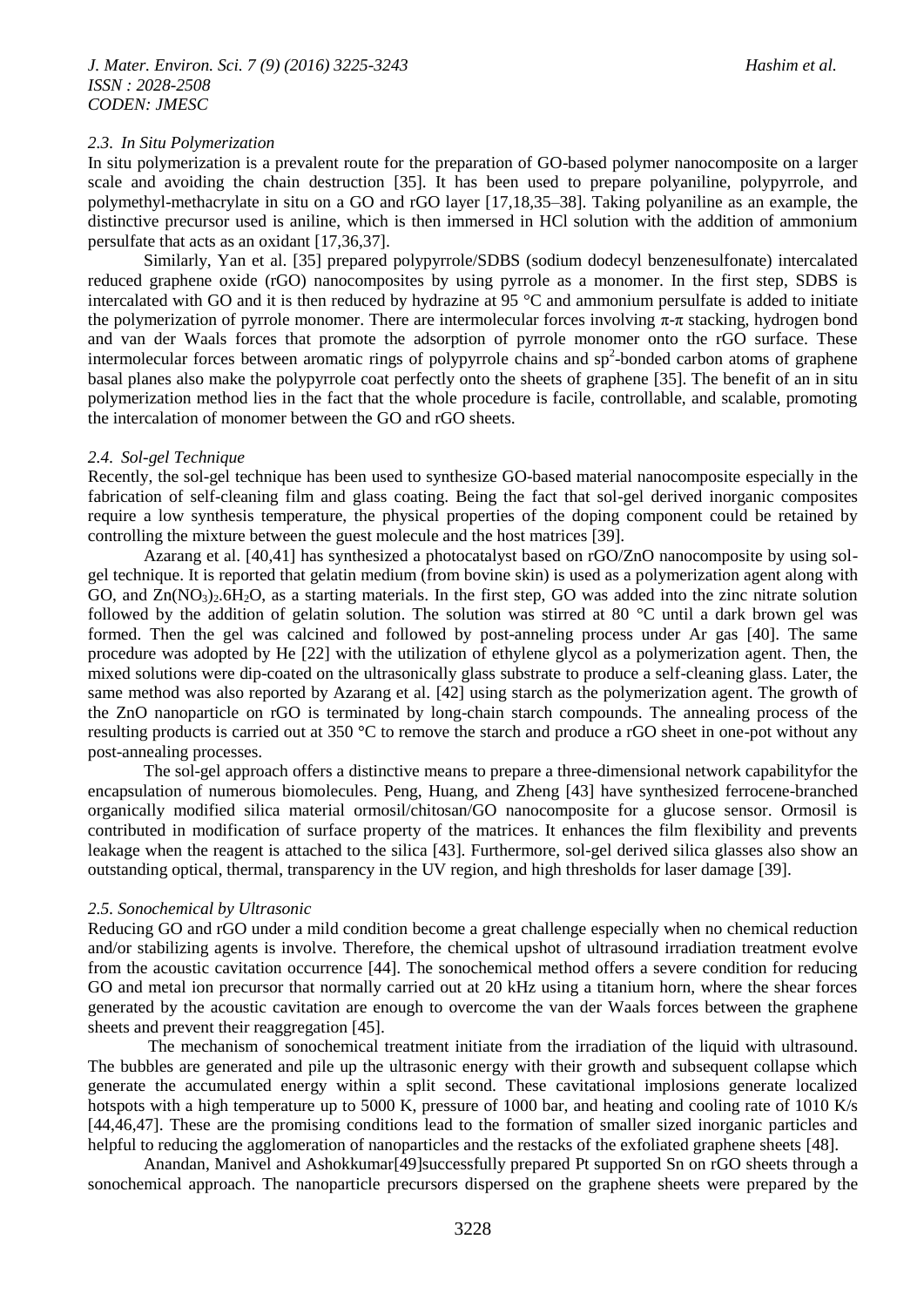simultaneous sonochemical reduction procedure with low frequency ultrasound at 20 kHz. Recently, Golsheikh et al. [44] applied the same method to decorate a uniform hierarchical ZnS nanospheres onto the surface of rGO. Similarly, Peng et al.[48] synthesized ZnO/rGO photocatalyst through sonochemical method which resulting an increasing photocatalytic activity of ZnO and prevent the photocorrosion. Ultrasound assisted technique also leads to a good control on the ultimate morphologies of ZnO nanoparticles [47]. This method also has assist the development of DNA biosensor through the preparation of toluene blue/GO nanocomposite[50].Dezfuli et al. [51] also adopted the same approach in synthesizing the  $CeO<sub>2</sub>/rGO$ nanocomposites. The results show that the uniformly size distribution of  $CeO<sub>2</sub>$  nanoparticles well anchored on rGO. It reveals that the  $CeO<sub>2</sub>/rGO$  nanocomposites exhibit a synergistic effect at a suitable loading content of  $CeO<sub>2</sub>$  on rGO.

#### *2.6. Electrospinning*

Electrospinning has been widely used as a versatile technique for the preparation of nanocomposite nanofibers with a diameter ranging from several micrometers down to tens of nanometers [52,53]. It is an effective technique for making nanofibers due to its simplicity and flexibility in producing homogeneous fibers with an adjustable diameter and a microstructure with various nanofillers [54].

In the recent past, various nanocomposites have been fabricated by the electrospinning approach, for instance, GO/polyaniline/polyvinylidene fluoride nanofibers [55], GO/poly(vinyl alcohol) [54], GO/poly(vinyl alcohol)/TiO2 [56], polyacrylonitrile/GO [57], and GO/vanadium pentoxide [58]. In general GO composite suspensions were filled in a 5 mL syringe with a blunt-end, stainless steel needle attached at the open end. Then, a high DC voltage in the range of 0–50 kV was supplied to the needle. An aluminum foil was used as the collection screen and it was connected to the ground electrode of the power supply. The electrospinning process was carried out at room temperature. The obtained nanofibers were post-annealed at 500 °C under N<sub>2</sub> and H<sub>2</sub> to reduce the GO in the nanofibers [54].

The polyacrylonitrile/GO composite nanofibers were also successfully fabricated using electrospinning approach [57]. The procedure is very similar to the one used by Wang et al. [54] where the composite electrospinning solution was electrospun at a positive voltage of 15 kV with a working distance of 15 cm, and the flow rate was set as 1.5 mL/h. Based on transmission electron microscopy (TEM) the clusters of GO nanoplatelets are clearly well incorporated into the polymer matrix and oriented in the fiber axial direction. This is due to the higher draw ratio that imparted a larger stress on the fiber as it was being formed during the electrospinning process, and gave a proper alignment of the two-dimensional GO pallets along the fiber axis nanostructures and surface nanomechanical properties of polyacrylonitrile/graphene oxide composite [57]. The same morphology is obtained by GO/vanadium pentoxide composite nanofibers that have smooth and uniform surfaces [58].

#### *2.7. Microwave*

Microwave synthesis has lately been shown to have a big impact, is more environmental friendly, and less energy is required compared to conventional heating for the synthesis of inorganic nanomaterials by soft chemistry [19,59]. This technique offers a more homogeneous heating process and can speed up the reaction rate by orders of magnitude [60]. It can heat the reactant to a high temperature very quickly by transferring energy selectively to microwave absorbing polar solvents with a simultaneous increase in self-generated pressure inside the sealed reaction vessel [61]. As is widely known, microwave radiation has been employed in organic and inorganic syntheses, oxidation/reduction reactions, and polymerizations [19].

Baek et al. [59] refer to the advantage of microwave radiation based on the high absorption of the GO compared to the solvent and metal oxide precursors. GO acts as the principal microwave absorber and can, therefore, be selectively heated, leading to the nucleation of the metal oxide onto its surface [59]. Generally, the precursor solution was ultrasonicated and magnetically stirred over a period of time. Afterwards, the slurry was placed in a microwave oven under cyclic microwave radiation for several cycles. Cyclic microwave radiation was employed in order to avoid bumping. The procedure continues with centrifugation and drying of the product [19,60]. Other previous works that use microwave approach include the preparation of  $Ag/GO$ nanocomposites [60],  $\text{Mn}_3\text{O}_4/\text{rGO}$  nanocomposites [19], GO/  $\text{Ni}_{0.4}\text{Zn}_{0.4}\text{Co}_{0.2}\text{Fe}_2\text{O}_4$  nanocomposites [62], and GO/ZnO [61].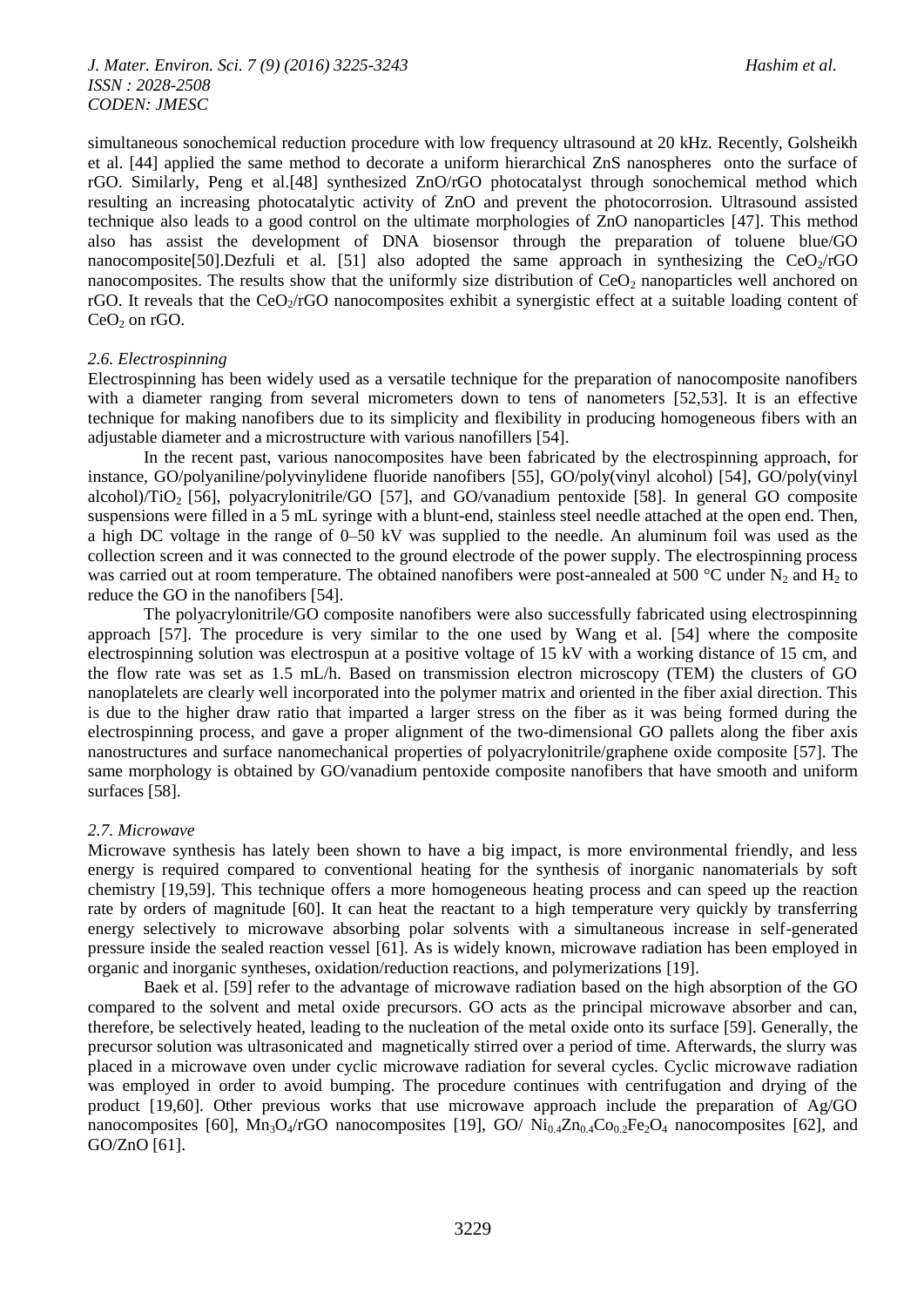## *2.8. Photocatalysis*

Photocatalysis is also one of the techniques to fabricate GO-based material nanocomposites. Photocatalysis is applied as a synthesis method since the functional groups on the graphene sheet cannot be removed completely [63]. This one-step strategy can be utilized to fabricate high features of graphene based nanocomposites without using any toxic stabilizing reagent in the reduction reaction [64]. Besides, the prolonging of the photocatalytic reduction can be tuned on demand by controlling reaction time [63].

As is well known, GO consists of oxygen-containing functional groups including epoxy, hydroxyl, carbonyl, and carboxyl functional groups. Therefore, photocatalysts like  $ZnO$  and  $TiO<sub>2</sub>$  can strongly bond with these functional groups and readily distribute on the surface of GO, which also facilitates the photocatalytic reduction of the GO [63]. Under UV illumination, the photocatalyst will excite the electrons from valence band to conduction band and create electron-hole pairs, which can migrate and initiate redox reactions with water and oxygen [64]. Most of the oxygen-containing functional groups of GO are reduced and the photocatalyst particles remain on the surface of rGO via electrostatic and/or van der Waals forces [63]. Several studies have reported on the fabrication of GO-based material nanocomposite using photocatalytic synthesis such as  $GO/TiO<sub>2</sub>$  [63], GO/ZnO [64], GO/Ag [65], rGO/Pd [66] and rGO/porphyrin/Ag nanoparticles [67]. Based on the results of each study, photocatalytic synthesis is proven to fabricate the nanocomposite with an enhanced photocurrent generation and improved photocatalytic activity.

## **3. Application of Graphene Oxide-based Material Nanocomposite**

## *3.1. Wastewater Treatment*

Rapid industrialization has led to an increase in discharge wastewater containing heavy metals [68] and organic dyes [5]. Recent studies have reported photocatalysis [69], adsorption [70], advanced oxidation process [71], and sonocatalytic for the treatment of wastewater [72]. Various GO-based material nanocomposites have been studied that could make a large contribution to the wastewater treatment especially in heavy metal removal. In fact, GO and rGO are well known in photocatalyst and adsorption applications. The large specific surface area and abundant functional groups make GO a strong candidate for adsorption and photocatalyst applications in wastewater treatment.

## *3.1.1. Photocatalysis*

There is great interest in the synthesis of graphene oxide nanocomposites for photocatalytic degradation of insecticides, organic dyes, heavy metals and other carcinogenic chemicals. Photocatalysts, such as  $TiO<sub>2</sub>$ ,  $ZnO$ , ZnS, and  $WO_3$  are commonly employed because of the reusable and self-regenerated properties [40,69]. However, the practical purposes are narrow due to the rapid recombination of photogenerated electrons and holes within the photocatalyst [73]. Because of the excellent mechanical strength, low density, high catalytic activity, high surface area and the superior electron-transporting properties, graphene oxide can be exploited as a competent electron acceptor to boost the photoinduced charge transfer for amended photocatalytic activity [69,73].

Recently, there have been a few researchers who assessed the performance for photodegradation of organic dye like Rhodamine B and methylene blue by using graphene oxide-based material nanocomposites. Sun et al. [27] evaluated the addition of GO in the semiconductor with low loading of GO (0–0.5%) to enhance their photocatalytic activity under visible light irradiation. The photocatalytic activity of rGO/Cu<sub>2</sub>O ( $k =$ 7.85 $x10^{-3}$ ) was reported exceeding that of pure Cu<sub>2</sub>O and Degussa P25 by a factor of 2.9 and 7.9, respectively [27]. However, a further increase of graphene oxide content resulted in a gradual decrease in the photocatalytic activity due to the prevention of light from reaching the surface of the  $Cu<sub>2</sub>O$  by the excessive GO, which would also shield the Cu<sub>2</sub>O from absorbing visible light. Besides that, the loading of GO would inhibit the crystallization of  $Cu<sub>2</sub>O$  that resulted in low photocatalytic activity.

Similar to previous work by Li and Hai [60], the rGO/Ag nanocomposite showed superior photocatalytic activity which was analysed by Rhodamine B as a model contaminant. However, as the microwave cyclic increases the photodegradation performance becomes weaker, which is attributed to serious oxidation of partially reduced GO. The result is supported by Choi et al. [74] who also observed a dwindling of the activity of rGO/CuI nanocomposites that perhaps due to the slight solubility of catalyst in aqueous solution. Hence, the microwave cyclic time is clearly substantial for the outcome on photodegradation of GO-based nanocomposites for Rhodamine B. The presence of graphene oxide also gives added value to a non-visible light photocatalyst, CuI into a visible light photocatalyst. CuI has a high band gap that has not allowed it to exhibit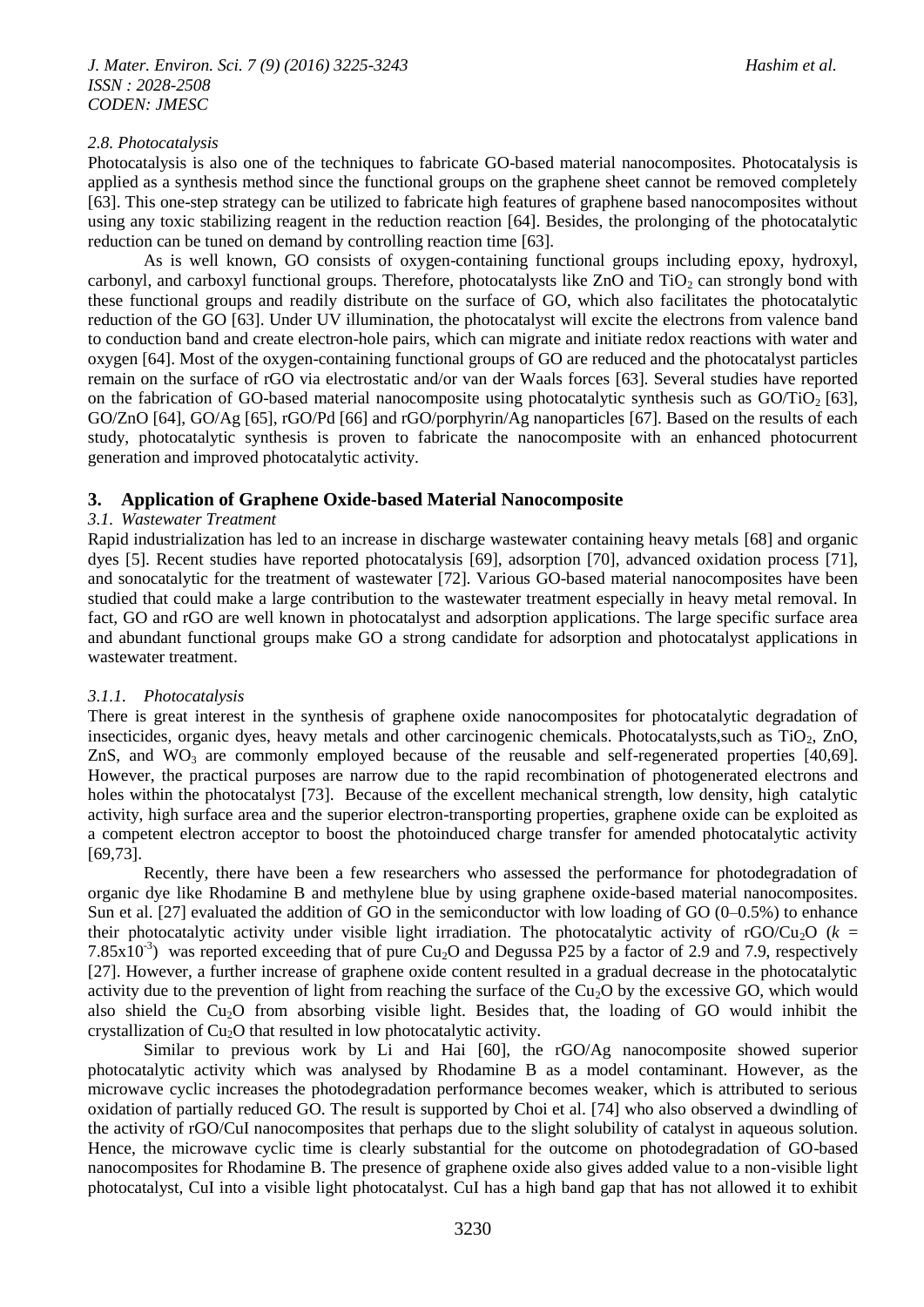photocatalytic activity in the visible region. After the hybridization excited electron from stimulated sunlight was injected from rGO nanosheets to the conduction band of CuI, it will generate hydroxyl and superoxide radicals that are sustained and enhanced by the more stable carbon free radical derived from rGO nanosheets, resulting a visible light activity [74].

In an attempt to optimize the parameter of the photocatalyst for Rhodamine B degradation, Maruthamani et al. [75] synthesized rGO/TiO<sub>2</sub> nanocomposites and studied the influence of rGO content, initial dye concentration, pH, and catalytic dose on decolorization. The result confirms that as rGO content in the composite was raised, more  $TiO<sub>2</sub>$  particles were able to attach onto the rGO sheet; therefore, extra charge carriers form exceedingly reactive species and boost the degradation of Rhodamine B. The percentage decolorization of RhB dye increased with the addition of the catalyst (up to 1.5  $g L^{-1}$ ) due to the surge in the number of active sites that promote hydroxyl radicals and enhance the dye adsorption on the catalyst surface. Then again, the percentage decoloration falls with a further increase in the catalyst (1.5 to 2  $g L^{-1}$ ), which may be ascribed to the agglomeration of the catalyst particles together with an increase in the turbidity of the suspension, which triggers light scattering. This results in decreased UV light penetration during the reaction [75].

Graphene oxide anchored to  $TiO<sub>2</sub>$  is one of the most common nanocomposites to be employed as a photocatalyst, as  $TiO<sub>2</sub>$  is an important candidate for photocatalytic decontamination. TiO<sub>2</sub> is well known to its high photocatalytic efficiency, chemical stability, antibacterial property, low toxicity, cost effectiveness, abundant and strong oxidizing material [76–78]. Yet, its high band gap energy (3.2 eV) contributes to low photoresponse toward sunlight, and the recombination effect becomes a drawback to its photocatalytic performance [76,77]. Thus, the remarkable electron capture-storage-transport properties of GO could enhance the charge separation efficiency of  $TiO<sub>2</sub> [79]$ .

Gao et al. [78] modified the surface of water filtration polysulfone base membranes with  $GO/TiO<sub>2</sub>$ nanocomposite in order to enable photoactivity under both UV and sunlight. Four kinds of TiO<sub>2</sub> nanostructures were prepared including a 1D  $TiO<sub>2</sub>$  nanotube, 1D  $TiO<sub>2</sub>$  nanowire, 3D  $TiO<sub>2</sub>$  sphere assembled by nanoparticles (TiO<sub>2</sub> sphere-P) and 3D TiO<sub>2</sub> sphere constructed by nanosheets (TiO<sub>2</sub> sphere-S). The outcomes show that GO- $TiO<sub>2</sub>$  sphere-S composites expressed photodegradation and disinfection activity superior to  $TiO<sub>2</sub>$  sphere-S under solar light irradiation. For this reason, optimizing the nanostructures of the photocatalyst coupled with carbon materials are two favorable attempts to improvise the photocatalyst [78].

Some researchers have also employed a ternary photocatalyst system such as  $rGO/TiO<sub>2</sub>/ZnO$  [76], rGO/CoFe<sub>2</sub>O<sub>4</sub>/TiO<sub>2</sub>[69], rGO/Ag/TiO<sub>2</sub>/γ-Fe<sub>2</sub>O<sub>3</sub>[79], rGO/CdS/ZnO [80], and rGO/W/BiVO<sub>4</sub>[81]. The competency of the ternary system was appraised and compared using a binary system (coupled with GO) and single photocatalyst material. The degradation competency of the ternary system was the best photocatalyst as confirmed by [76,79,80]. The surface area of the ternary system nanocomposite was also enhanced, which resulted in an increased adsorptivity, as reported by [69,79].

In a photocatalytic system, a reaction takes place at the surface of the catalyst. The generation of an electron-hole pair plays a significant role in the mechanism of a photocatalytic reaction. When a photocatalyst is exposed by a light stronger than its band gap energy, electron-hole pairs diffuse out to the surface of the photocatalyst and participate in a chemical reaction with the electron donor and acceptor [40]. Here, the valance band (VB) electrons (e) of the photocatalyst are excited to the conduction band (CB), creating holes (h<sup>+</sup>) in the VB [27]. Those free electrons and holes transform the surrounding oxygen or water molecules into hydroxyuracil (OHU) free radicals with super strong oxidation [40]. These free radicals are then used to decompose the organic pollutant into carbon dioxide and water [77]. A highly efficient visible light photocatalysis should have high quantum efficiency resulting from low recombination of the photogenerated electron-hole pair and a wide light response range because of the narrow band gap [27]. With the presence of excellent electron-mobility of GO anchored to a photocatalyst, the charge transport rate could be increased, therefore, inhibiting the charge recombination and promoting the photocatalytic activity, consequently, through a quick electron-hole transfer [60]. The presence of GO also confirmed that it could reduce the band gap that promotes an excellent photocatalytic activity [75]. The list of GO/rGO-based material photocatalysts with the material detection is shown in Table 1.

#### *3.1.2. Adsorption*

Many GO-based composites for adsorption of contaminants from wastewater have recently been developed. The magnetic composite, like  $Fe<sub>3</sub>O<sub>4</sub>$ , is one of the promising materials for the wastewater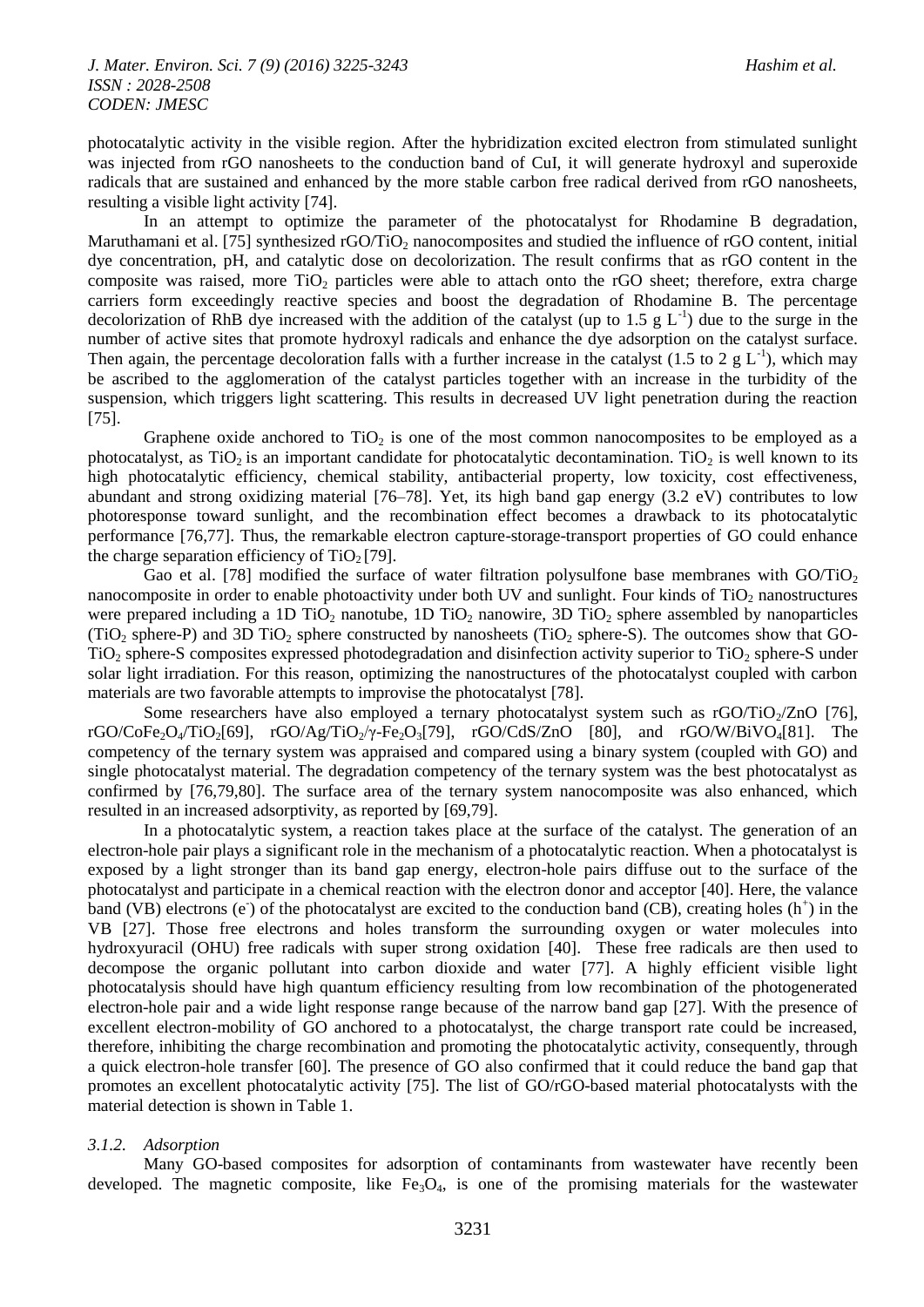### *J. Mater. Environ. Sci. 7 (9) (2016) 3225-3243 Hashim et al. ISSN : 2028-2508 CODEN: JMESC*

remediation. Boruah et al. [70] systematically synthesized  $Fe<sub>3</sub>O<sub>4</sub>$  with rGO for methylene blue adsorption with an adsorption capacity of 75.15 mmol/g, which is higher than  $Fe<sub>3</sub>O<sub>4</sub>$ . The results are supported by Hao, Wang, Gou, and Dong, [84] who fabricated GO/Fe<sub>3</sub>O<sub>4</sub> as an adsorbent for removal of Chrysoidine Y. GO is exfoliated by strong oxidants, and it consists of a hexagonal network of covalently linked carbon atoms attached with oxygen-containing functional groups, such as epoxy, carboxyl and hydroxyl groups at various sites [1].

| Photocatalyst                                                      | Material detection         | Researcher |
|--------------------------------------------------------------------|----------------------------|------------|
| rGO/Cu <sub>2</sub> O                                              | Rhodamine B                | $[27]$     |
| rGO/Ag                                                             | Rhodamine B                | [60]       |
| rGO/CuI                                                            | Rhodamine B                | $[74]$     |
| rGO/TiO <sub>2</sub>                                               | Rhodamine B                | $[75]$     |
| rGO/TiO <sub>2</sub>                                               | Bisphenol A                | $[23]$     |
| rGO/Ag/TiO <sub>2</sub>                                            | Methylene blue             | [82]       |
| rGO/Ag/TiO <sub>2</sub> / $\gamma$ -Fe <sub>2</sub> O <sub>3</sub> | Crystal violet             | $[79]$     |
| rGO/CoFe <sub>2</sub> O <sub>4</sub> /TiO <sub>2</sub>             | chlorpyrifos               | [69]       |
| GO/TiO <sub>2</sub>                                                | Escherichia coli (E. coli) | $[78]$     |
| GO/TiO <sub>2</sub>                                                | Methylene blue             | $[77]$     |
| $rGO/TiO_2/ZnO$                                                    | Methylene blue             | $[76]$     |
| rGO/ZnO                                                            | Methylene blue             | [40]       |
| rGO/CdS/ZnO                                                        | Methylene blue             | [80]       |
| rGO/W/BiVO <sub>4</sub>                                            | Methylene blue             | [81]       |
| rGO/Pd/Ni                                                          | 4-chlorophenol             | [83]       |

**Table 1**: The list of photocatalysts and material detection in previous study.

Anchoring Fe<sub>3</sub>O<sub>4</sub> nanoparticles onto GO might conjoin the relatively high adsorption capacity of graphene oxide and the separation convenience of magnetic materials, which can bind with cationic dyes through the  $\pi$ - $\pi$ stacking interaction and van der Waals forces [84]. In a similar work, Wang et al. [68] evaluated the adsorption performance of ternary magnetic composites consisting of rGO, polypyrrole and  $Fe<sub>3</sub>O<sub>4</sub>$  nanoparticles for the Cr(VI) removal with adsorption of 293.3 mg/g, which is much higher compared to  $rGO/Fe<sub>3</sub>O<sub>4</sub>$  nanocomposites. Magnetic graphene based adsorbent that assists separation by the magnetic field can be used since it is hard to separate the small particle size of GO from an aqueous solution through a conventional centrifugation and filtration method [68].

Polypyrrole along with GO is widely used for Cr(VI) removal, as polypyrrole has high chemical stability, ion exchange ability, ease of preparation, and low cost [6,85]. The existence of polypyrrole enhances the adsorption ability due to positively charge nitrogen atoms that easily bind heavy metal [68]. The hybridization between polypyrrole, GO and α-cyclodextrin make a perfect adsorbent with a strong acid resistance and superior mechanical properties because it has a remarkably larger surface area, abundant hydroxyl groups and cavities [6].

The Cr(VI) removal is mostly via electrostatic attraction; also, some might involve ion exchange and chemical reduction processes [68]. A previous study done by Setshedi et al. [85] affirmed that a drop in Cr(VI) removal efficiency is influenced by increasing the solution pH. At lower pH values, greater Cr(VI) removal efficiency could be achieved as the surface of nanocomposites is positively charged due to the detachment of doped Cl<sup>-</sup> ions with simultaneous protonation of the nitrogen atom in the presence of sufficient  $H^+$  ions. This result was strongly supported by Wang et al. [68] and Dong et al. [86] who stress that the decreasing adsorption capacity was due to higher pH. Their result is also supported by zeta potential values, which decrease with an increase in the solution pH, due to nitrogen groups' deprotonated [68,86,87]. However, Liu et al. [5] conveyed an opposite opinion, which proved that as the solution pH increases, the adsorption capacity will also increase. This is because the contaminant is in a cationic form, and lower pH will provide insufficient electrostatic attraction between the cationic contaminant and the nanocomposite [5,88]. So at lower pH, positively charged becomes totally dominant at the adsorbent surface, resulting in an excellent electrostatic attraction between the anionic contaminant and vice versa.

Sheshmani et al. [87] also used the cationic contaminant (Pb(II) ion), yet the adsorption became weaker as the pH increased. The interactions take place between the metal ion and the amino groups of the nanocomposite. At low pH,  $H^+$  and  $Pb^{2+}$  are competitively adsorbed on the surface of the adsorbent because the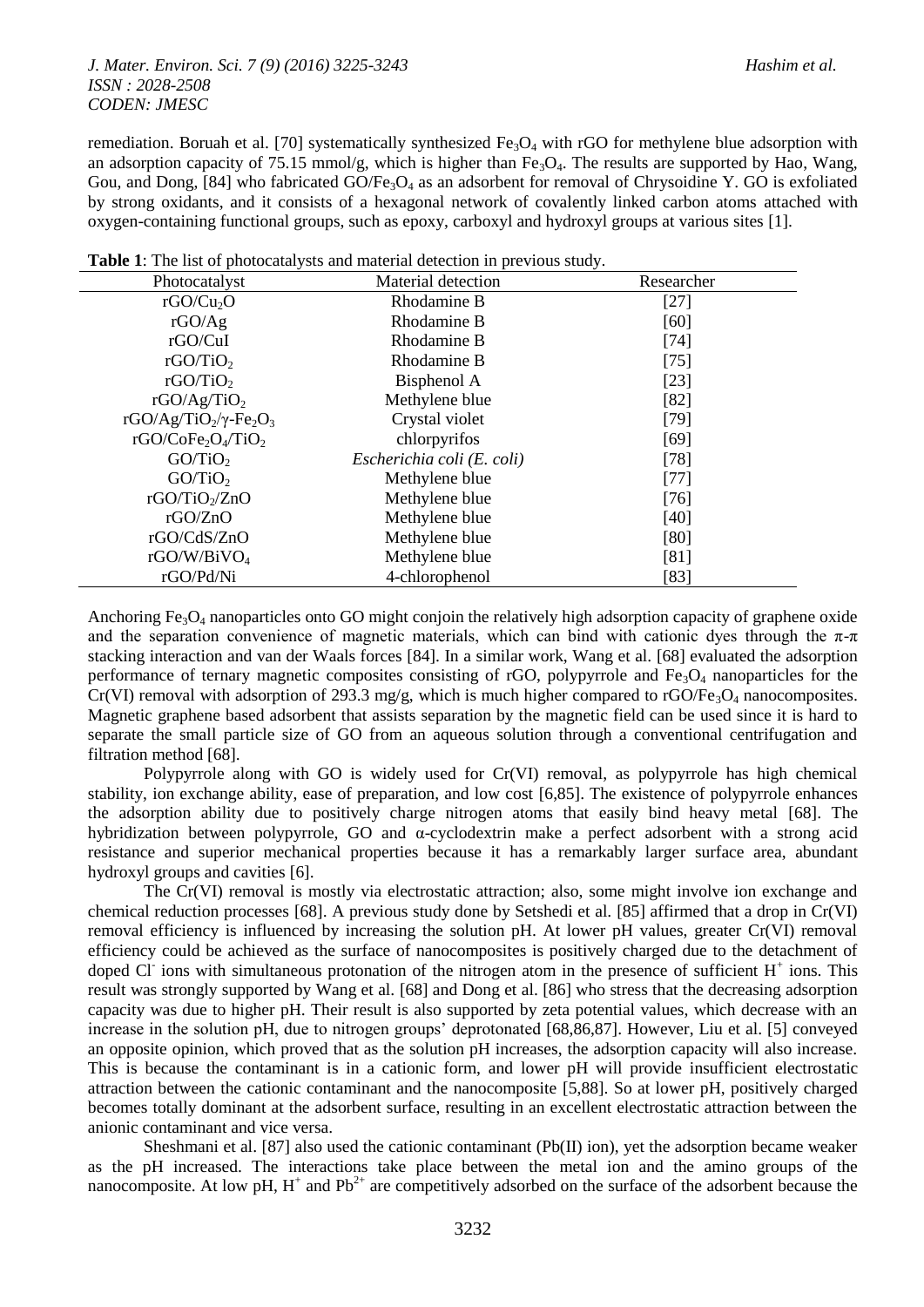amino group of GO/chitosan/FeOOH nanocomposite can be simply protonated to be -NH<sub>3</sub>. This reduces the adsorption capacity as there is an increase of electrostatic repulsion between -NH<sub>3</sub> and Pb<sup>2+</sup>. At higher pH, the protonated -NH<sup>3</sup> decreases, which increases the recovery of -NH<sup>2</sup> resulting in an increase of the amount of adsorbed Pb<sup>2+</sup>. However, with a further increase in pH, OH<sup> $-$ </sup> can be adsorbed onto the surface of -NH<sub>2</sub> competing with Pb<sup>2+</sup>, leading to a reduction in the amount of adsorbed Pb<sup>2+</sup>[87].

The surface area is also a significant factor in adsorption. Setshedi et al. [85] affirm that the increased Cr(VI) sorption efficiency of the GO/polypyrrole may be due to the increased surface area. Conversely, Wang et al. [68] show that the surface area is not a key factor for  $rGO/polyyrrrole/Fe<sub>3</sub>O<sub>4</sub>$  nanocomposite to be a good adsorbent. Therefore, there are three possible opinions; first, after the hybridization, graphene oxide might help increase the surface area of the adsorbent material and lead to an increase in adsorption capacity [85,86]; second, the adsorbent material itself helps increase the surface area of graphene oxide as GO is poorly dispersed in water and lead to a decrease its surface area [5]; and lastly, the hybridization of GO with adsorbent material did not influence the surface area at all but the adsorbent still has an excellent adsorption performance [68].

The affinity of GO is already acknowledged as the main factor of a good adsorbent. The affinity can be assigned to the oxygen-containing functional groups and the aromatic matrix [89]. The oxygen-containing functional group tends to bind to the hydrophilic species owing to their electrostatic interactions or hydrogen bonds, whereas the aromatic matrix is likely to bind to the hydrophobic organics by π-π stacking or hydrophobic interactions [90]. However, the relative ratio of the two functional regions in GO is adaptable with oxidation conditions, and offers GO with a range of adsorption selectivity and characteristics [91]. Thangavel and Venugopal [92] proved that as the oxidation level of GO increases, the adsorption capacity increases. This is due to the extra number of functional groups that were introduced onto the basal plane of GO through the oxidation process, and the increase in the negative charge of the GO sheets [89,92]. Furthermore, some of the anionic groups on GO will also be deprotonized at higher pH resulting in an enhanced negative charge [89].

Yan et al. [89] has found that adsorption behavior of GO towards methylene blue changes from a Freundlich-isotherm to a Langmuir-isotherm adsorption as the oxidation degree increases. At a lower oxidation degree of GO the isotherm behavior follows the Freundlich model, which reveals a multilayer adsorbtion on sorbent [93]. At a higher oxidation degree of GO, however, the isotherm behavior follows the Langmuir model, which is applied on the single layer adsorption mechanics on the surface of the adsorbent [93]. The binding of a lower oxidation degree of GO toward methylene blue is mainly through parallel π-π stacking interactions and form multilayer adsorption, while GO with a higher oxidation degree shows monolayer adsorption through electrostatic interactions [89].

A GO-based nanocomposite could be a first-class preference as an adsorbent for adsorbing assorted organic molecules, because of its large specific surface and reactivity. Moreover, GO is capable of forming strong  $\pi$ -stacking interaction with a benzene ring because its greater delocalised  $\pi$ -electron system fabricates it for adsorption of aromatic compounds.For comparison, the material detection, maximum adsorption capacity, and pH of these GO-based nanocomposites are summarized in Table 2.

#### *3.1.3. Advanced Oxidation Process/Sonocatalytic*

In a broad sense, the advanced oxidation process (AOP) is an established chemical treatment procedure invented to remove organic and inorganic materials in water and wastewater by oxidation through reactions with hydroxyl radicals.Current trends are the development of modern and modified AOPs that are efficient and economical, such as the implementation of ultrasonic treatment or also known as sonocatalysis [95].

Presently, sonocatalytic waste water treatment has obtained remarkable attention from researchers. This is an alternative method to the photocatalytic degradation [96]. With a high demand on an excellent catalyst that can be regenerated in dye removal efficiency, this method can fulfill the criteria that can decrease the negative effects of dye effluents [97]. Their remarkable efficiency without additional oxidants can reduce the treatment expense [98]. Sonocatalytic technology implies the use of ultrasound as a source of high energy at a frequency range of 18–100 kHz to initiate the formation of acoustic cavitations. It comprises the formation, growth and collapse of cavity bubbles that entangles dissolved vapors surrounding water[47,97]. Several studies on sonocatalytic degradations have shown higher efficiency compared to photocatalytic degradation [72]. Zhu et al. [98] reveal that ZnSe-GO/TiO<sub>2</sub> sonocatalyst is used to accelerate the degradation of organic azo through acoustic cavitation. It proves that sonocatalysis is significant for initiation catalytic reaction in both homogeneous and heterogeneous cases [98].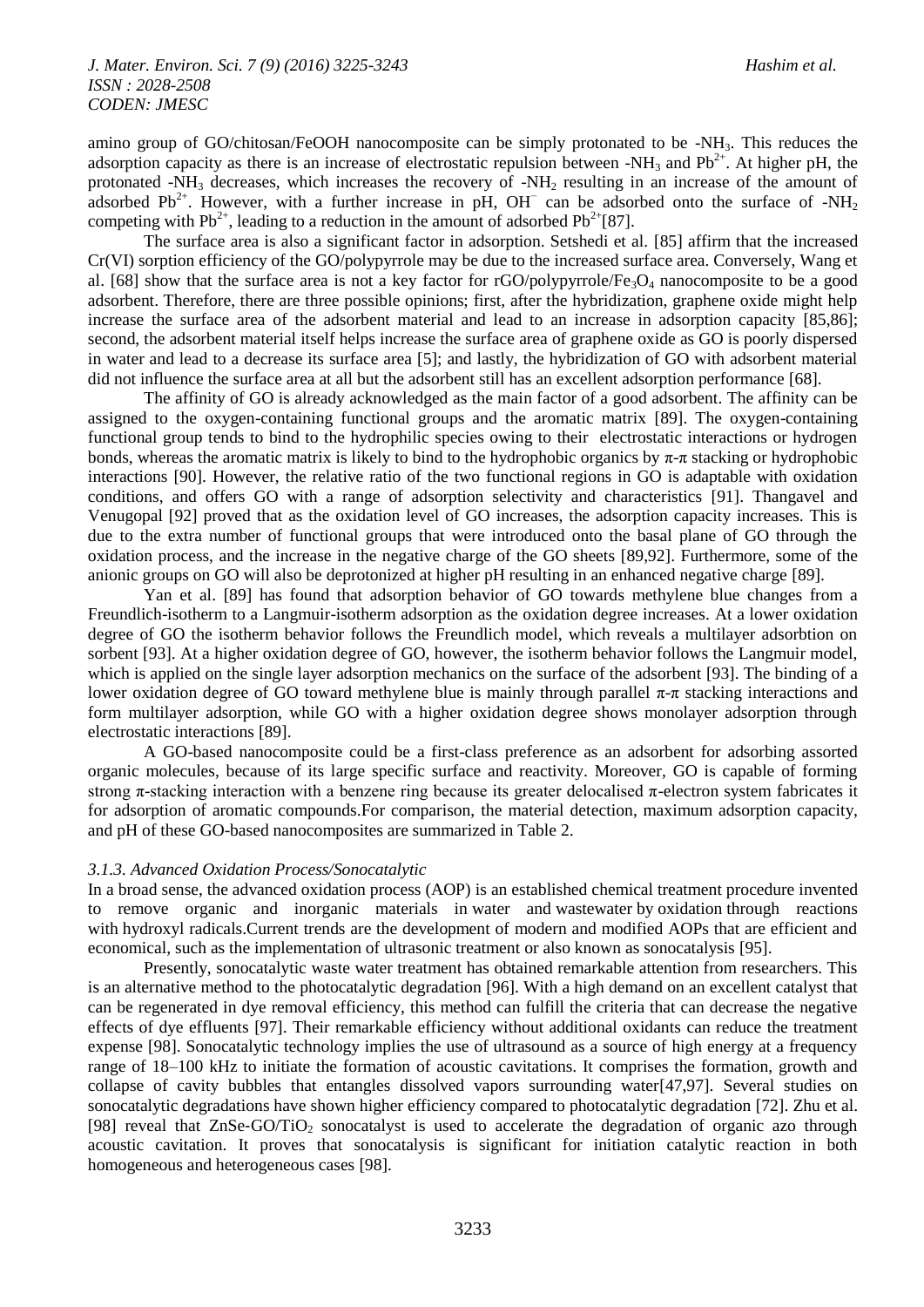| Adsorbent                                       | Material<br>detection                          | Maximum adsorption<br>capacity, mg/g                                                                                                                        | pH             | Researcher |
|-------------------------------------------------|------------------------------------------------|-------------------------------------------------------------------------------------------------------------------------------------------------------------|----------------|------------|
| GO/Fe <sub>3</sub> O <sub>4</sub>               | Chrysoidine Y                                  | 344.83                                                                                                                                                      | 7              | [84]       |
| $GO/porphyrin/Fe3O4$                            | sulfonamides                                   | 13.9-sulfanilamide<br>10.9sulfadimidine<br>44.2-sulfadimethoxine<br>28.3-sulfadiazine<br>10.5-sulfaguanidine<br>36.3-sulfamethoxazole<br>26.6-sulfapyridine | $\overline{4}$ | $[94]$     |
| rGO/Fe <sub>3</sub> O <sub>4</sub> /polypyrrole | Cr(VI)                                         | 293.3                                                                                                                                                       | 3              | [68]       |
| GO/polypyrrole                                  | Cr(VI)                                         | 625                                                                                                                                                         | $\overline{2}$ | [85]       |
| $GO/\alpha$ -<br>cyclodextrin/polypyrrole       | Cr(VI)                                         | 606.06-666.67                                                                                                                                               | $\overline{2}$ | [6]        |
| $GO/B-$<br>cyclodextrin/poly(acrylic<br>acid)   | Methylene blue<br>$(MB)$ &<br>safranine T (ST) | 247.99-MB<br>175.49-ST                                                                                                                                      | 98             | $[5]$      |
| GO/schwertmannite                               | Sb(V)                                          | 158.6                                                                                                                                                       | 7              | $[86]$     |
| GO/chitosan/FeOOH                               | Pb(II)                                         | 111.11                                                                                                                                                      | 5              | $[87]$     |

## **Table 2**: List of adsorbent, material detection, and maximum adsorption capacity from previous study.

In this study, the presence of  $TiO<sub>2</sub>$  as a photocatalyst has enhanced the sonocatalytic decomposition of Rhodamine. Similar work has been done by Zhu et al. [96]which shows that the capability of the GO-TiO<sub>2</sub> composites to adsorb Rhodamine, owing to the formation of  $\pi$ - $\pi$  stacking between Rhodamine molecules and noncovalent aromatic regions of graphene. The oxidation process of dyes is reliant on OH·. The heterogeneous nucleation of bubbles can increase the formation of cavitation bubbles, then generating hot spots in the solution. These hot spots pyrolyze  $H_2O$  to form  $OH_1$ . Subsequently sonoluminescence, which involves intense UV light, excites the TiO<sub>2</sub> particles to act as photocatalysts during sonication. The combination of photocatalyst particles and ultrasound treatment can offer an extra number of nuclei for cavitation bubble formation [98]. Degradation of organic compounds involves the sonolysis of water as the solvent inside the collapsing cavitation bubbles under extremely high temperatures and pressure. With the addition of a catalyst, ultrasonic irradiation not only induces sonolysis of water, but also couples with the catalyst to produce electron-hole pairs. The electron-hole pairs can produce OH· radicals and superoxide anions  $O_2$ , which can decompose dyes to CO<sub>2</sub>, H<sub>2</sub>O, and inorganic species [96,98].

Through the study carried out by Thangavel et al. [72], it was shown that the degradation rate of GO/Fe<sup>3+</sup> sonocatalyst is enhanced when electron scavengers like peroxomonosulphate, peroxodisulphate, hydrogen peroxide and potassium periodate were added, while the degradation decreases with the addition of inorganic ions like  $SO_4^2$ , Cl,  $H_2PO_4$ , and HCO<sub>3</sub>. The promotion of degradation by electron scavengers occurs when the electron scavengers react with Fe<sup>2+</sup> then generate high radical species. Additionally, the adsorption process is reduced as the inorganic ion covers the surface of the GO-Fe<sup>3+</sup> hybrids system due to the electrostatic interaction, and inorganic ions react with  $\text{Fe}^{2+}$ -Fe<sup>4+</sup> to produce the species less reactive than OH·[72].

#### *3.1. Electronic*

There are many electronic devices that have been invented using GO as a starting material, such as a supercapacitor and lithium ion batteries. A supercapacitor and lithium ion battery are presumed to be an excellent choice for energy storage [17,19,20,26,99]. Various metal oxides have been employed to develop these devices. However, these metal oxides have certain drawbacks that interfere with the chemical and technical process. Therefore, GO and rGO are hybridized with these metal oxides in order to increase the performance of the device.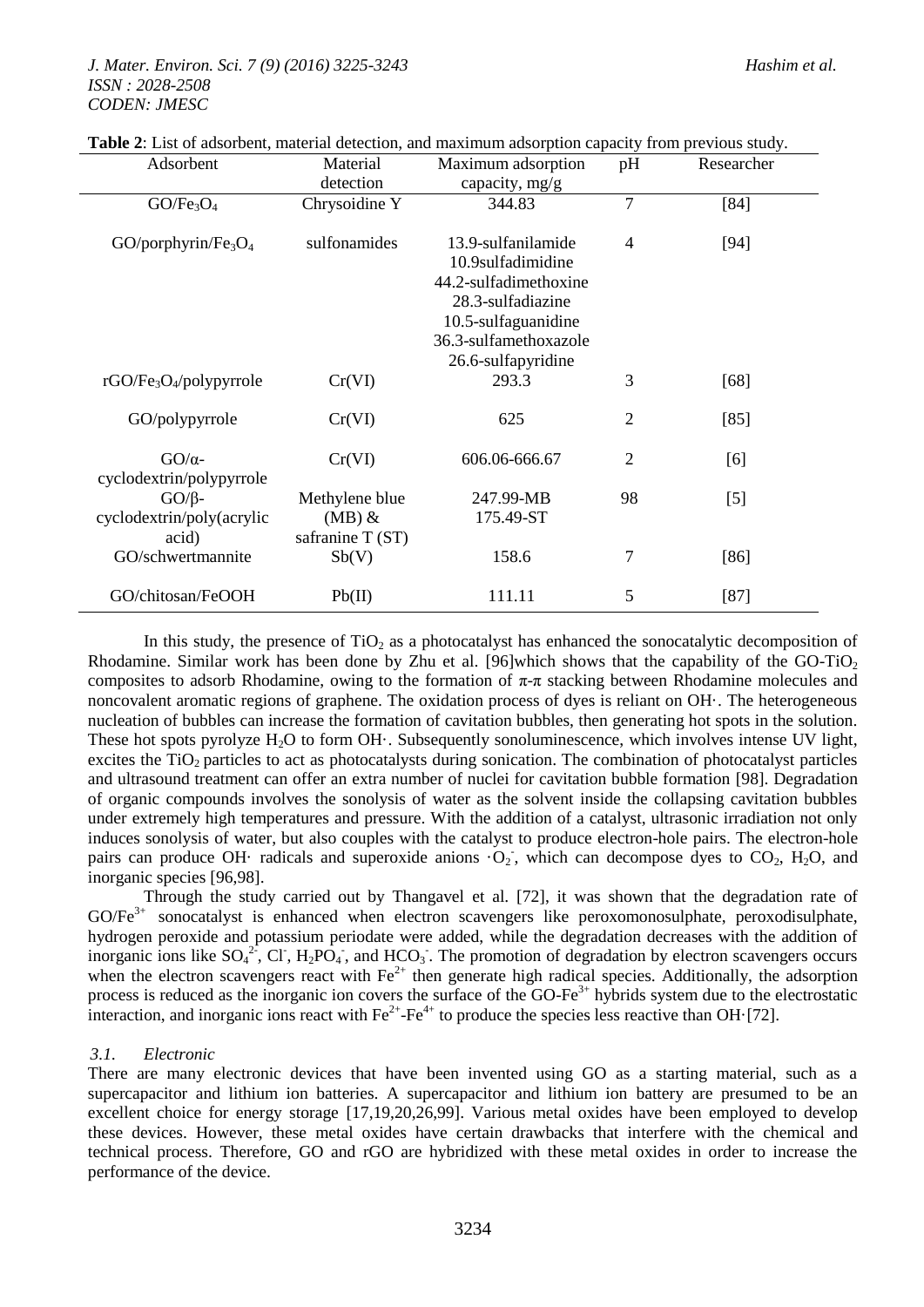#### *3.2.1. Supercapacitor*

A supercapacitor, also known as an electrochemical capacitor, is an energy storing device that has attracted much attention in recent years. Due to its advantages, such as high power density, long life cycle and fast charging/discharging rates, a supercapacitor is also used as an intermediate system between dielectric capacitors and batteries [18] as well as conversion of electric devices [100]. The main challenges of the existence supercapacitor are the lower energy density and poor overall performance [14]. Therefore, the GO-based nanocomposite is introduced as a new supercapacitor with enhanced physicochemical properties, such as outstanding electronic conductivity, superior mechanical strength, and greater surface area [99].

The presence of GO and rGO can increase the surface area of the nanocomposite. Work done by Ji et al. [99] affirms that rGO can inhibit agglomeration and manipulate the ceria's structure. It is commonly acknowledged that the smaller particles have a better propensity to aggregate and reduce the surface area, specifically in nanoscale. That theory was supported by surface morphology studies that show that the cascading structure of supercapacitor material and GO morphology assists in an increase in the specific surface area of the composites and boosts electrical conductivity [17]. The list of various GO/rGO based-material nanocomposites fabricated as supercapacitor material is shown in Table 3.

**Table 3**: The specific capacitance and capacitance retention of different types of nanocomposite in supercapacitor application.

| Nanocomposite                                 | Specific capacitance,<br>F/g | Capacitance retention     | Researcher |
|-----------------------------------------------|------------------------------|---------------------------|------------|
| GO/polyaniline                                | 531.0                        |                           | $[18]$     |
| GO/manganese dioxide                          | 216.0                        | 84.1 % after 1000 cycles  | $[101]$    |
| GO/polyaniline                                | 355.2                        | 80.46 % after 1000 cycles | $[17]$     |
| GO/cobalt tungstate                           | 159.9                        | 94.7 % after 1000 cycles  | [14]       |
| rGO/polypyrrole/sodium                        | 277.0                        | 50 % after 500 cycles     | $[35]$     |
| dodecyl benzenesulfonate<br>rGO/boron nitride | 140.0                        | 105.5 % after 1000 cycles | $[100]$    |
| rGO/polyaniline                               | 701.0                        | 92 % after 1000 cycles    | $[37]$     |
| rGO/cerium(IV) oxide                          | 265.0                        | 96.2 % after 1000 cycles  | [99]       |
| rGO/manganese(II,III) oxide                   | 160.0                        | 91.5 % after 800 cycles   | $[19]$     |

*3.2.2. Lithium ion battery*

The lithium ion battery has become one of the most widely used secondary batteries for portable electronics, hybrid electric vehicles and renewable energy storage [102]. Electrochemically active metals and metal oxides such as CuO [103], TiOF<sub>2</sub> [104], Fe<sub>3</sub>O<sub>4</sub>[105],CoF<sub>2</sub>[106], CdWO<sub>4</sub>[107], SnO<sub>2</sub> [108], TiO<sub>2</sub>[109], and Mn<sub>2</sub>O<sub>3</sub>[110] have long been considered as anode materials for lithium ion batteries because of their remarkable high theoretical capacities [111]. All of these materials become attractive candidates for electrode material of lithium ion batteries because they are environmental friendly, and have structural stability and minimum cost for production [112–114].

Despise these transcendent properties, there are a few drawbacks that a researcher must face. Taking TiO<sub>2</sub> as an example, it bears a low Li-ion diffusivity, theoretic capacity, and low electronic conductivity in reversible Li insertion/extraction processes [63,113]. Similar to  $TiO<sub>2</sub>$ , one of the most recognized semiconductors, it also has its downsides. The electrical conductivity CuO in the charge state is relatively poor and it has a large volumetric change of the electrode that can damage its crystal structure and affect its capacity [114]. So GO and rGO is assigned to support the mechanical and electrical properties of the existing material.

Peng et al. [102] has hybridized rGO with selenium nanoparticles in order to maximize the capacity and energy density of the lithium-selenium battery cathode. Furthermore, the rGO framework also helps to reduce the selenium loss and prevent the polyselenides from leaving during cycling [102]. The presence of these carbon based materials has also been confirmed to contribute to the long-term cycle stability, excellent energy capacity, enhanced electrochemical performance, and large reversible capacity compared to the pristine materials [20,26,112,114]. The list of GO/rGO based-material nanocomposites that already have been fabricated as a supercapacitor material is shown in Table 4.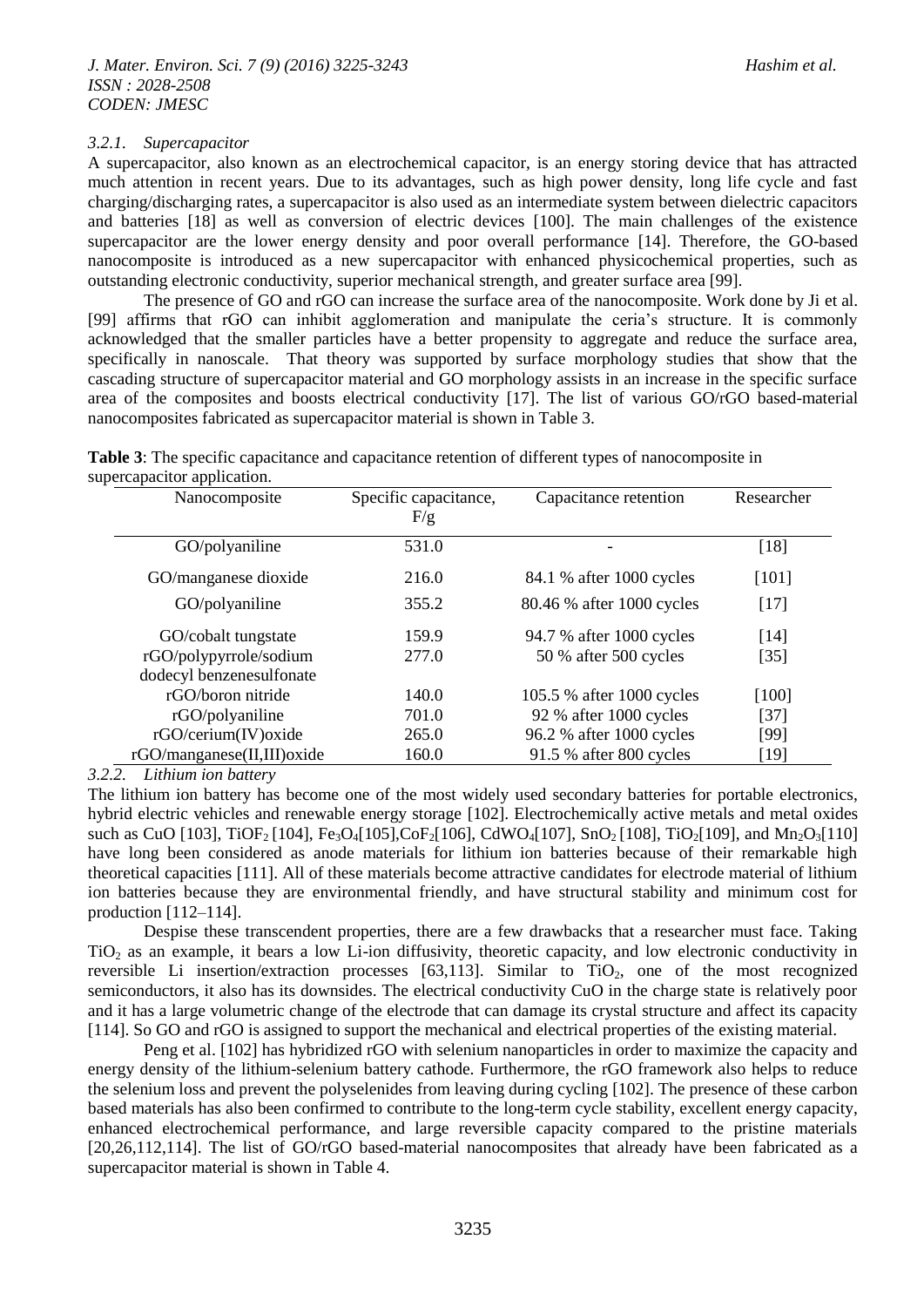#### *J. Mater. Environ. Sci. 7 (9) (2016) 3225-3243 Hashim et al. ISSN : 2028-2508 CODEN: JMESC*

| Materials            | Initial discharge | Reversible              | Current density | Researcher |
|----------------------|-------------------|-------------------------|-----------------|------------|
|                      | capacity          | capacity                | $(mA g^{-1})$   |            |
|                      | $(mA h g^{-1})$   | $(mA h g^{-1})$ -cycles |                 |            |
| rGO/selenium         | 533               | 265-500                 | 675             | $[102]$    |
| rGO/TiO <sub>2</sub> | 368               | $136.1 - 100$           | 1000            | [113]      |
| rGO/titanium dioxide | 295.4             | 112.3-100               | 1000            | $[26]$     |
| rGOMnO               | 1017              | 988.6-120               | 100             | [20]       |
| rGO/TiO <sub>2</sub> | 310               | 270-100                 | 100             | [63]       |
| GO/CuO               | 1369.3            | 590-50                  | 100             | [114]      |

|  | <b>Table 4:</b> The nanocomposite assigned as supercapacitor in previous study. |  |
|--|---------------------------------------------------------------------------------|--|
|  |                                                                                 |  |

#### *3.3. Self-cleaning*

Recently, self-cleaning technology has begun to grow rapidly since self-cleaning coatings and windows have a huge commercialization demand. Self-cleaning materials should have good photocatalytic activity with high durability, optical transparency for coating surface, and superhydrophilicity properties [22]. Superhydrophilicity is a state of material having strong affinity to water greater to non-polar air, which is a very important property needed for a self-cleaning coating [115].

Thakur and Karak [116] have fabricated a rGO/TiO<sub>2</sub> nanocomposite that shows excellent self-cleaning properties. The report revealed that the self-cleaning properties increase with an increasing amount of  $TiO<sub>2</sub>$ . The increasing amount of rGO, however, will assist in effective healing properties [116]. He [22] shared the same viewpoint, which is that the photocatalytic activity improved with an increase of the rGO/ZnO ratio, due to three factors; first, the development of their charge separation due to electrons infusion from the conduction band of ZnO to graphene; secondly, the reduction of average particle size; and third, the increase in superhydrophilicity.

In addition, Yun et al. [117] reported that a prepared  $GO/TiO<sub>2</sub>$  nanocomposite had excellent selfcleaning properties toward methylene blue stained films. Similar to the work done by Thakur and Karak [116], the increasing content of GO led to an improvement in film transmittance and higher efficiency in methylene blue adsorptivity. With superhydrophilicity of GO, it can be a suitable candidate for both an adsorbent and a binder [117]. However, GO also can be assigned to be superhydrophobic coating to lower the moisture adsorption and enhance the reliability of the electronic device. Lin et al. [7] have fabricated GO as a superhydrophobic coating material, which is functionalized by aliphatic amine. These aliphatic amine molecules consist of a hydrophobic tail and hydrophilic head anchored onto the GO by a nucleophilic reaction between the amine group and epoxide group [7]. This study illustrates that GO surface functionalization can lead to various functional applications of GO films.

## *3.4. Sensor*

Sensors based on graphene oxide-based nanocomposite material are getting endless attention due to their ultrafast response [9], great sensitivity [25], their esteemed long-term stability [118], superb conductivity [36], reproducibility [119] and facile fabrication [50,119–121]. Recently, nanocarbon material has appeared to be a momentous perspective in the topic of humidity and gas sensor. Its sensitivity towards water molecules is due to the numerous oxygen functional groups that are decorated on the basal plane and the edge of graphene oxide, such as carboxylic acid, hydroxyl, and epoxy groups, which can expand the hydrophilicity [9]. Nanostructure material normally shows certain apparent benefits for sensor purposes, for instance, tremendous adsorption capacity, large specific surface area, great mechanical stiffness, extraordinary high carrier mobility and better stability [9,122]. So far, many researchers have employed GO-based material to detect humidity [9,122], hydrogen peroxide [25], trimethylamine [29], ammonia [123], and nitrogen dioxide [118].

To date, many biosensors based on GO-based nanomaterial have caught researchers' attention. One of them is the glucose biosensor, which is successfully synthesized by one step electrodeposition [32]. In this study, rGO/β-lactoglobulin acts as a stabilizer and an excellent template for the growth of dendritic gold nanostructures (Au Nps). Au Nps draws a particular consideration in the electrochemical field since it has good chemical stability and a large surface area, is exceptionally biocompatible, enhances the electrode conductivity and is capable of assisting electron transfer between electrodes and biomolecules [50,124]. In a study done by Peng et al. [50], Au NPs were employed to immobilize the probe DNA via Au-S bond to detect a multidrug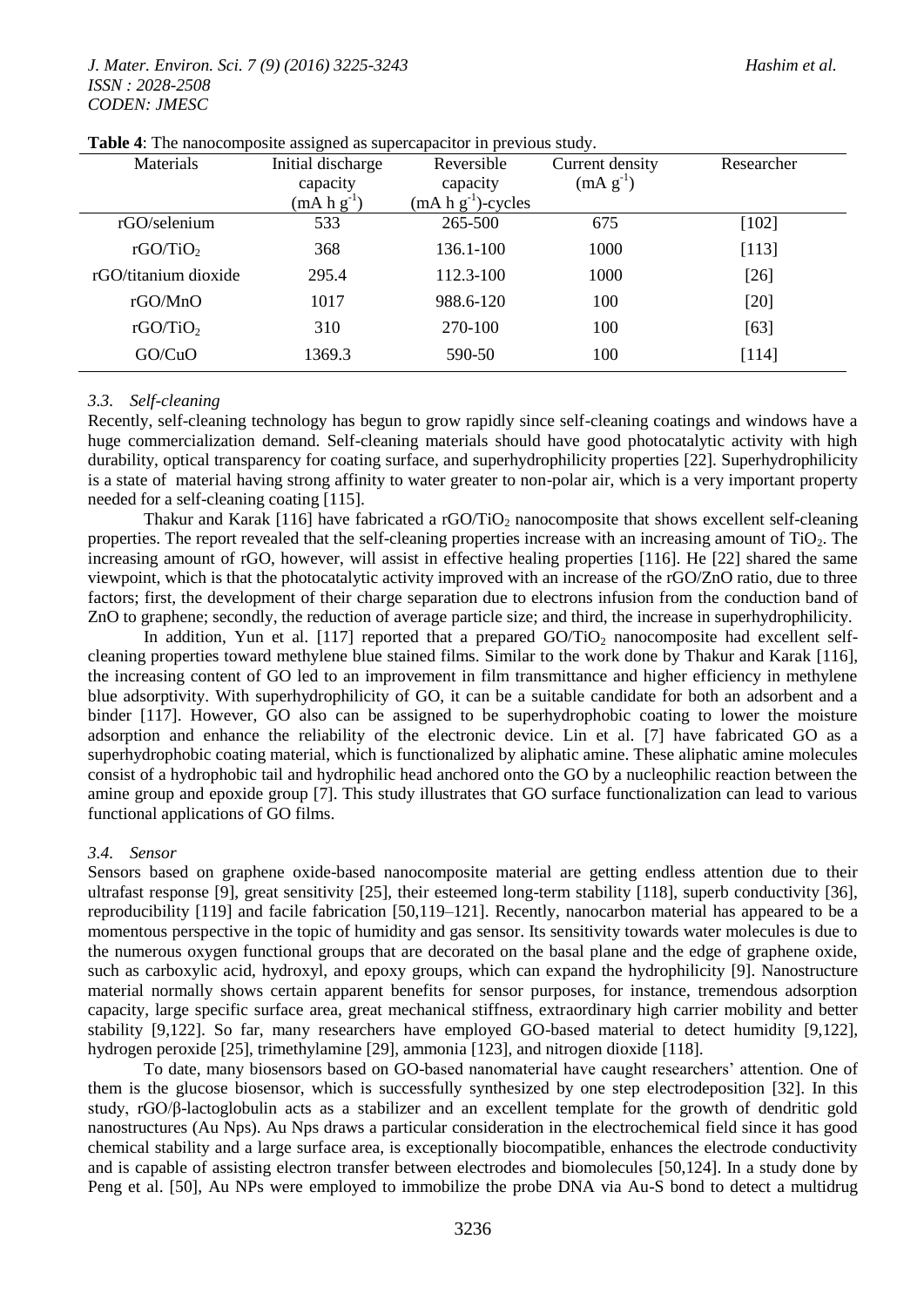resistance gene in cancer treatment. The hybridization of GO with toluidine blue and Au NPs, GO was used to enlarge the loading capacity of the toluidine blue and preclude the leakage of the toluidine blue from the electrode surface [50]. Yola et al. [124] also employed GO anchored to Au involving 2-aminoethanethiol for detection of tyrosine in milk, which makes a superior sensor with a low detection limit [124]. The list of GO/rGO based-material nanocomposite sensors, material detection, and detection limit is shown in Table 5.

| Type of sensor          | Sensor                                    | Material detection                                         | Detection limit                                          | Researcher |
|-------------------------|-------------------------------------------|------------------------------------------------------------|----------------------------------------------------------|------------|
| Gas sensor              | GO/poly(diallyldimethylam                 | Humidity                                                   |                                                          | $[9]$      |
|                         | monium chloride)<br>rGO/Ag                | Hydrogen peroxide                                          | $0.9x10^{-6}M$                                           | $[25]$     |
|                         | GO/nanodiamond                            | Humidity                                                   |                                                          | [122]      |
|                         | GO/WO <sub>3</sub>                        | Triethylamine                                              |                                                          | $[29]$     |
|                         | rGO/polypyrrole                           | Ammonia                                                    |                                                          | [123]      |
|                         | rGO/WO <sub>3</sub>                       | NO <sub>2</sub>                                            |                                                          | [118]      |
| Biosensor               | $rGO/B$ -lactoglobulin/Au                 | Glucose                                                    | $2.29x10^{-5}$ M                                         | $[32]$     |
|                         | GO/Au/toluidine blue                      | Multidrug resistance                                       | $2.95x10^{-12}M$                                         | $[50]$     |
|                         | rGO/ZnS/                                  | Ascorbic acid (AA),<br>dopamine (DA) and<br>uric acid (UA) | $3x10^{-5}$ M-AA<br>$5x10^{-7}$ M-DA<br>$4x10^{-7}$ M-UA | [120]      |
|                         | $GO/Pt/CeO2/1$ -naphthol                  | Influenza                                                  | $4.3x10^{-13}$ g mL <sup>-1</sup>                        | [125]      |
|                         | GO/multi-walled carbon<br>nanotube        | Sunset Yellow (SY)<br>and Tartrazine (TT)                  | $2.5x10^{8}M-SY$<br>$1x10^{-8}$ M-TT                     | [126]      |
|                         | rGO/Fe <sub>3</sub> O <sub>4</sub>        | Acetylcholine                                              | $3.9x10^{8}$ M                                           | [121]      |
|                         | rGO/CeO <sub>2</sub>                      | NO                                                         | $9.6x10^{9}$ M                                           | [127]      |
|                         | rGO/chitosan/tyrosinase                   | Bisphenol A                                                | $7.4x10^{10}$ M                                          | $[33]$     |
|                         | rGO/SnO <sub>2</sub>                      | Dopamine                                                   | $1x10^{-6}$ M                                            | [128]      |
|                         | GO/Au/2-aminoethanethiol                  | Tyrosine in milk                                           | $1.5x10^{-10}$ M                                         | [124]      |
| Environmental<br>sensor | $rGO/poly(3-$<br>aminophenylboronic acid) | Fluoride                                                   | $9 \times 10^{-11}$ M                                    | $[34]$     |
|                         | rGO/polyaniline                           | Mercury ion                                                | $3.5x10^{-11}$ M                                         | $[36]$     |
|                         | GO/Ag                                     | Nitrite ion                                                | $2.1x10^{-6}$ M and<br>$3.7x10^{-5}$ M                   | [119]      |
|                         | GO/Ag                                     | Dye                                                        | $1x10^{-6}$ M                                            | [129]      |

**Table 5**: The type, material detection and detection limit of previous synthesized sensors.

#### *3.5. Catalyst*

Various catalysts based on the GO nanocomposite have been studied recently. Despite the fact that there has been a significant effort committed to the utilization of different metals as a suitable catalyst, there is still a need to find suitable backings for the catalyst framework; this zone needs to be investigated more thoroughly.

One of the latest studies was done by Zahed and Monfared [130] who synthesized GO/Ag nanocomposite as a catalyst for aerobic oxidation of benzyl alcohol. Silver is well known as a catalyst for many oxidation reactions. The Ag particles that consist of very small particles can contribute to a greater specific surface area, but it also might lead to agglomeration from corrosive surface energy. Therefore, the presence of GO can support and separate the nanoparticle, preventing it from agglomerating and making it recyclable [130]. This catalyst is also confirmed to be reused several times. In different works, GO/Ag nanocomposite is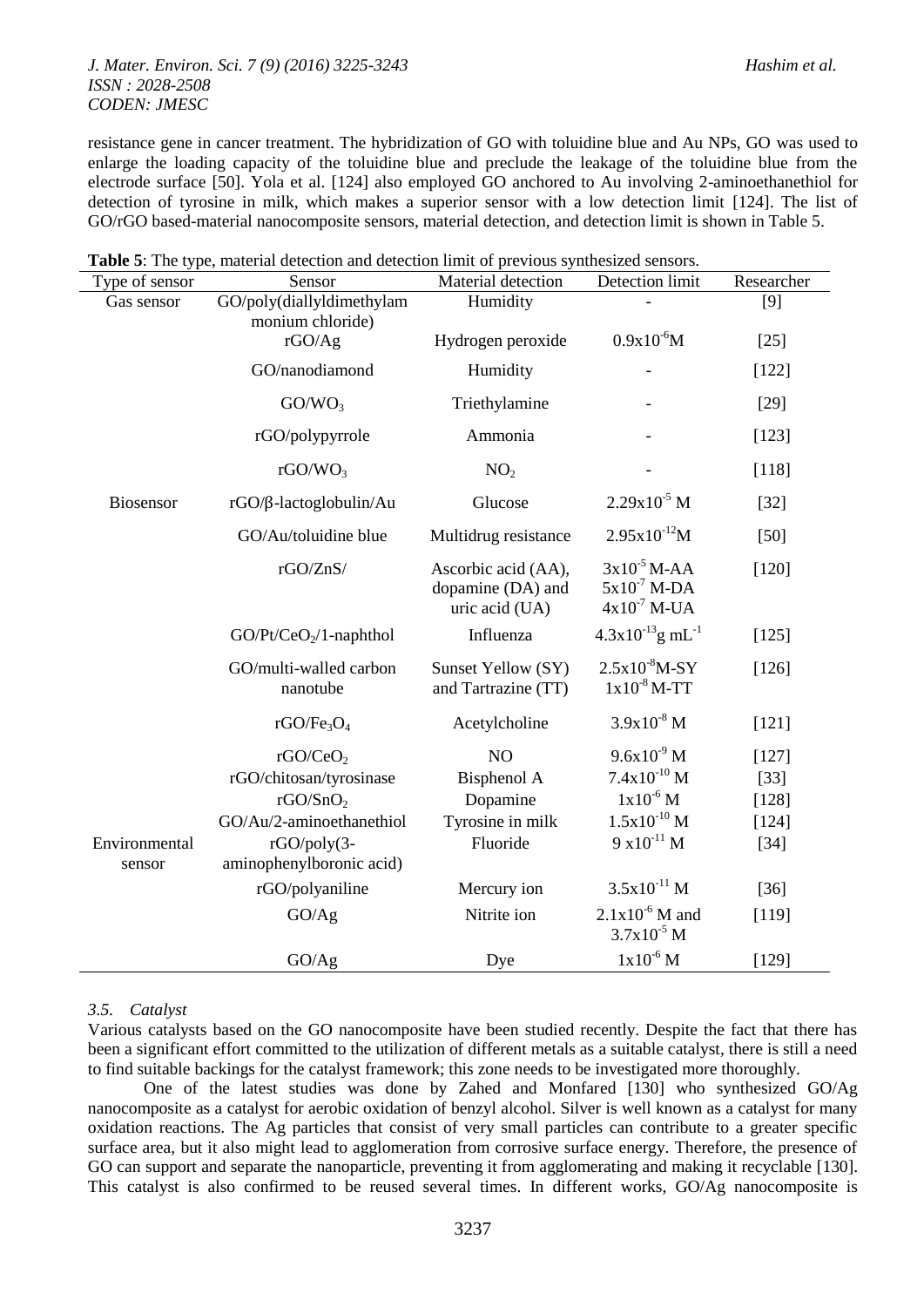employed as a catalyst for reduction of 4-nitrophenol [131]. This nanocomposite was reported to be highly reactive and a very stable catalyst. The high activity of the GO/Ag nanocomposite may be credited to presence of GO, which also leads to exceptionally productive contact between 4-nitrophenol and Ag nanoparticles on the GO surface.

In a previous work done by Song et al. [24], GO-COOH has inherent peroxidase-like action and its catalysis is emphatically subject to pH, temperature, and  $H_2O_2$  concentration, like horseradish peroxidase. Peroxidase has extraordinary potential for handy applications and can be utilized as a diagnostic kit for hydrogen peroxide and glucose [24]. Horseradish peroxidase has been generally used to manufacture sensors for product detection of the glucose oxidase. GO-COOH is low cost, simple to acquire, steadier to biodegrade, and less defenseless against denaturation compared to horseradish peroxidase. Hence, these aspects show that GO-COOH can be valuable in ecological observations and medicinal diagnoses. A few of the recently fabricated GO/rGO basedmaterial nanocomposite catalysts are listed in Table 6.

## *3.6. Biomedical*

A graphene oxide-based nanocomposite has exposed fascinating purposes in the biomedical field. GO is extensively used in biomedical applications because its two-dimensional plane and one-atom thickness give it superior specific surface area for immobilization of numerous substances, including a wide range of metals, biomolecules, fluorescent molecules and drugs [134].

Yang et al. [134] has reported a hybrid of GO with superparamagnetic  $Fe<sub>3</sub>O<sub>4</sub>$  for controlled targeted drug carrier The GO/Fe<sub>3</sub>O<sub>4</sub>/doxorubicin nanocomposite exhibits a hydrophilic surface and its superparamagnetic properties make it congregate easily in an acidic environment and move in a magnetic field; moreover, it can simply be redispersed to make a stable suspension under basic conditions [134]. Similarly, Zhang et al.[135] have also fabricated GO as a novel nanocarrier for the loading and targeted deliveries of anticancer drugs by functionalize it with sulfonic acid and binding it with folic acid. Compared to nanocomposite synthesized by Yang et al. [134], this nanocomposite tends to load two anticancer drugs, which are doxorubicin and camptothecin simultaneously. Since they have an efficient loading property of multiple anticancer drugs, the therapeutic efficacy could be enhanced, which leads to wide potential clinical practice [135].

| Catalyst        | Catalytic activity                  | Researcher |  |  |  |
|-----------------|-------------------------------------|------------|--|--|--|
| rGO/Cu          | Reduction of 4-nitrophenol          | [132]      |  |  |  |
| GO/Ag           | Reduction of 4-nitrophenol          | [131]      |  |  |  |
| GO/magnetite/Ag | Reduction of 4-nitrophenol          | [133]      |  |  |  |
| GO-COOH         | Reduction of $H_2O_2$               | [24]       |  |  |  |
| GO/Ag           | Aerobic oxidation of benzyl alcohol | $[130]$    |  |  |  |
|                 |                                     |            |  |  |  |

**Table 6**: The previously synthesised catalysts and their catalytic activity.

Titanium and its alloy is well known as electrochemical devices due to the large surface area, excellent mechanical properties, bioactivity and corrosion resistance [136]. With that, Yan et al. [136] have employed GO cross-linked gelatin as reinforcement fillers in a hydroxyapatite coating by an electrochemical deposition process on TiO<sub>2</sub> nanotube arrays. The enlarged surface area of the nanotubular surface of TiO<sub>2</sub> offers huge active reaction sites for chemical reaction, and develops the growth, adhesion, and differentiation of the cell [136]. Additionally, Wang et al. [137] have explored the sensing property of GO/aptamer-carboxyfluorescein in vitro and in situ molecular probing in living cells. The effectual release to molecular targets in living cells shows that GO could be a decent vehicle to transport genes into cells, shielding the loading genes from the enzymatic cleavage and empowering in situ molecular probing in living cells [137].

## **4. The Newly Hybridized Graphene-like Derivatives in Advanced Photocatalytic, Energy and Environmental Remedies**

Since the term graphene was first used, much research has been proposed and conducted on graphene-like derivatives. Quite a few allotropes of carbon such as graphyne, graphane, graphdiyne, and fluorographene, have come about, which are deemed as two dimensional analogue materials to graphene [138,139]. Among these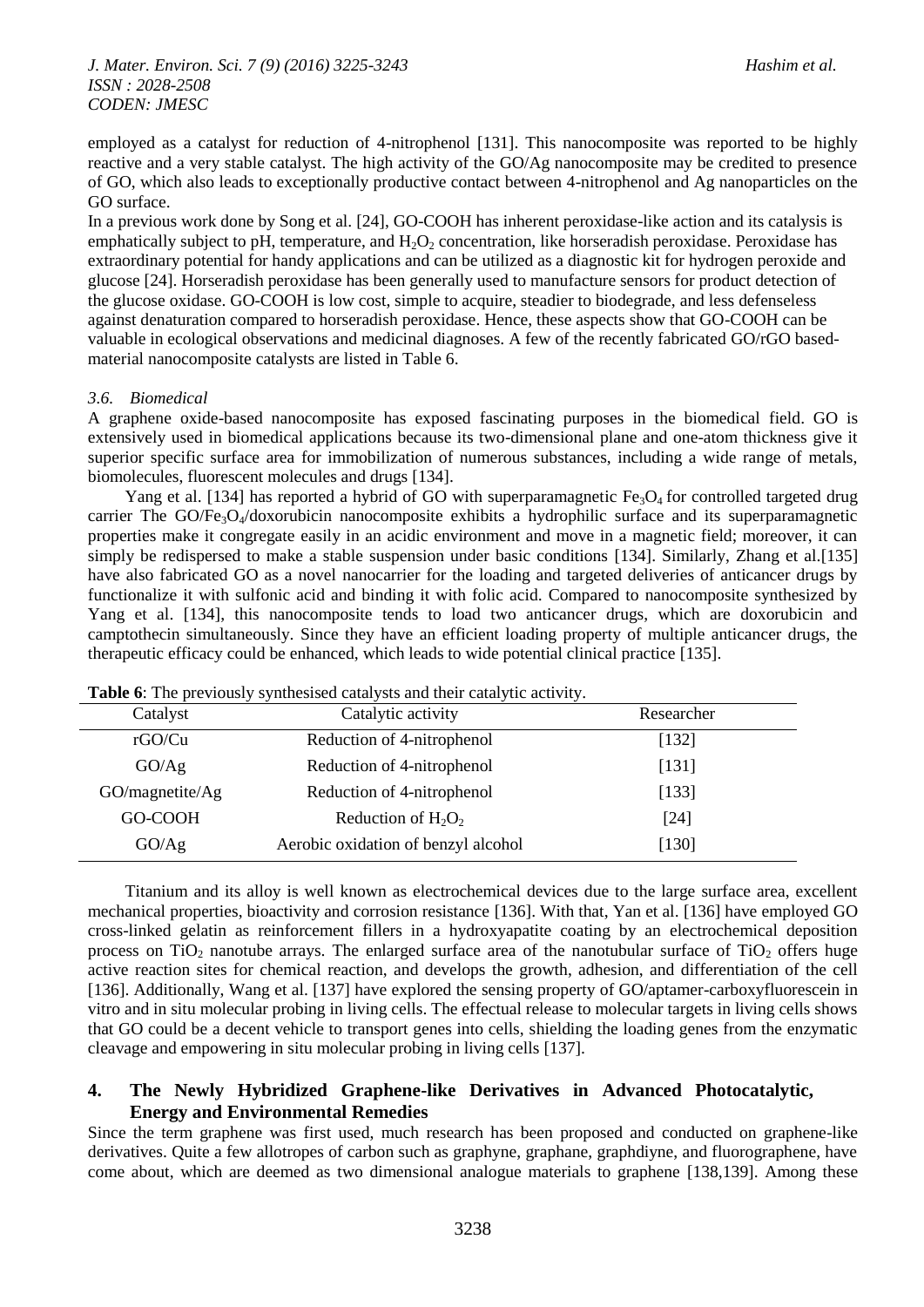materials, graphdiyne (GD) seems to catch a lot of interest owing to its optical, structural, and emergent electronic properties, which are distinctive from other carbon variants. GD cannot be synthesized directly from graphene, but they are compared and discussed with graphene with respect to their structure and properties [139]. Its structure involves two acetylenics in-between carbon hexagons in repeating order, and constructed by sp– and sp<sup>2</sup>-hybridized periodic carbon networks [140].

Owing to its unique properties, GD is a promising material for electronic and energy applications. GD has the potential to be employed as a semiconductor due to its low effective electron mass and the band gap. When the effective electron mass is so low, the electrons should move very quickly, and even a slight potential field is used [141]. In a previous work done by Gong et al. [142], the electronic structure and field emission properties of the GD-boron nitride composite has been investigated. This composite possesses an excellent stability due to the increase of its binding energy. The result of the shifting of HOMO and LUMO to vacuum level, the decrease of band gap with the increasing electric field, and an effective change in the local electron density distribution make this composite a promising candidate for field emission devices in the future.

In a recent study, GD hybridized ZnO showed a superior photocatalytic activity compared to GO/ZnO and rGO/ZnO photocatalyst [138]. The inclusion of GD in the prepared GD/ZnO photocatalyst decreases the absorption edge of ZnO, thus developing additional photon energy, which results in an enhanced photocatalytic reaction rate. Zhang et al. [140] has shown that the pristine GD species could be easily hybridized with Ag/AgBr. With GO acting as a dual-functional coupling reagent, this hybrid material could work as highly efficient visible-light-driven photocatalysts toward the photodegradation of methyl orange pollutant [140]. Being an excellent photocatalyst, the hybridization of photocatalyst particles with GD has potential in wastewater treatment, and can contribute to a remedy for environmental pollution. In a future work, GD is strongly proposed to be modified with metal oxide, semiconductor, photocatalyst particles and complex oxide in order to reach its full potential.

#### **5. The Challenges Facing Graphene Commercialisation**

While graphene may have garnered huge public interest, it remains to be seen exactly how much impact it will have. The commercialisation of graphene composites faces a major predicament. The biggest challenge to the commercial usage of graphene is the production cost, especially when competing with existing materials. Secondly, the manufacture cannot find the most required applications of graphene and its proper use that demands a large quantity of graphene. Maintaining close collaboration with downstream application companies is also one of the challenges for the development of future applications. Limited material availability can potentially slow down the commercial adoption of graphene.

In addition, the challenge lies in maintaining the quality in large quantities of graphene. If even a small defect is detected on the graphene monolayer carbon network, it will influence the electrical conductivity, the transparency, the impermeability, the thermal conductivity and all the other unique properties that are specific to graphene. There are only a small number graphene-based products that have reached the market, such as a tennis racket by Head, a battery strap by Vorbeck, an oil-drilling mud by Nanochem and a phone touch screen by Samsung [143]. Graphene manufacturers also need to be very careful when expanding their production scale, to ensure that there are appropriate uses for the material.

One of graphene's special properties is that it is highly conductive. Theoretically, this property is good for an electronic device. However, in an actual situation, it is too conductive for many applications in electronics, as it has no band gap. Countless studies have been done to introduce artificial band gaps into graphene, from patterning it into nanoscale ribbons to doping its surface with chemicals. Then again, this issue is stuck with the expensive production cost, as these methods are typically complex and expensive, making it difficult to adapt them for large-scale use in industry.

Its seems that the research efforts come to a dead end when production costs are involved. However, with the manufacturing side of the graphene industry continuing, research on integrating graphene into applications will be successful and graphene's future still looks very bright.

#### **6. Conclusion**

In summary, recent studies on graphene oxide-based nanocomposites are increasing rapidly. Because of the nanocomposites' spectacular and unique properties, researchers have been competing to develop a novel nanocomposite with various synthesis methods. The synthesis method plays a vital role in order to produce a larger scale production and to control the quality of the nanocomposite. At the same time, the methods should be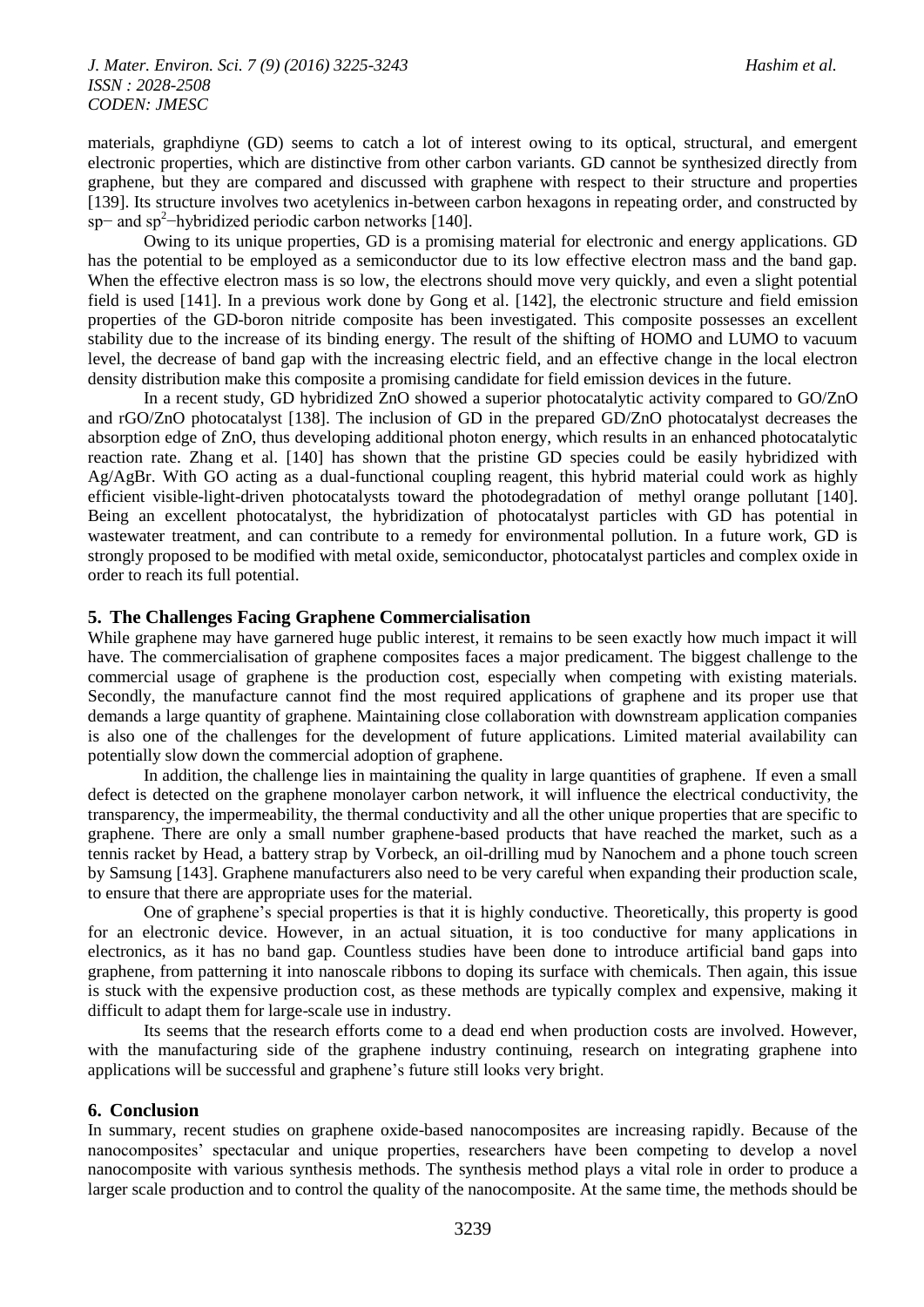efficient, affordable, and safe for the environment. The presence of GO also makes a great contribution toward enhancing the performance of other material. Therefore, there is much work that needs to be done in order to manipulate the two-dimensional GO sheets for future advanced technology.

**Acknowledgement-**This review was prepared while concurrently working on full time on grantsfrom the KPM under GPU Grant no. 2015-0049-101-01 and FRGS Grant no. 2014-0031-101-02. NHappreciates the support from UPSI for all affords and supports in this research.

## **References**

- 1. Dreyer D. R., Park S., Bielawski C. W., Ruoff R. S., *Chem. Soc. Rev.* 39 (2010) 228.
- 2. Safavi A., Tohidi M., Mahyari F. A., Shahbaazi H., *J. Mater. Chem.* 22 (2012) 3825.
- 3. Wang G., Wang B., Park J., Wang Y., Sun B., Yao J., *Carbon N. Y.* 47 (2009) 3242.
- 4. Huang X., Yin Z., Wu S., Qi X., He Q., Zhang Q., Yan Q., Boey F., Zhang H., *Small* 7 (2011) 1876.
- 5. Liu J., Liu G., Liu W., *Chem. Eng. J.* 257 (2014) 299.
- 6. Chauke V. P., Maity A., Chetty A., *J. Mol. Liq.* 211 (2015) 71.
- 7. Lin Z., Liu Y., Li Z., Wong C. P., *Electronic Components and Technology Conference*, pp. 358–362.
- 8. Mkhoyan K. A., Contryman A. W., Silcox J., Stewart D. A., Eda G., Mattevi C., Miller S., Chhowalla M., *Nano Lett.* 9 (2009) 1058.
- 9. Zhang D., Tong J., Xia B., Xue Q., *Sensors Actuators, B Chem.* 203 (2014) 263.
- 10. Erickson K., Erni R., Lee Z., Alem N., Gannett W., Zettl A., *Adv. Mater.* 22 (2010) 4467.
- 11. Paulchamy B., Arthi G., Lignesh B., *J. Nanomed. Nanotechnol.* 6 (2015) 1.
- 12. Marcano D. C., Kosynkin D. V., Berlin J. M., Sinitskii A., Sun Z., Slesarev A., Alemany L. B., Lu W., Tour J. M., *ACS Nano* 4 (2010) 4806.
- 13. Yang H., Li H., Zhai J., Sun L., Yu H., *Ind. Eng. Chem. Res.* 53 (2014) 17878.
- 14. Xu X., Shen J., Li N., Ye M., *Electrochim. Acta* 150 (2014) 23.
- 15. Zhao X., Zhang J., Zhang J., Gong C., Gu X., Ma Z., Zhou J., Yu L., Zhang Z., *J. Power Sources* 294 (2015) 223.
- 16. Li Y., Wang D., Li W., He Y., *J. Alloys Compd.* 648 (2015) 942.
- 17. Gui D., Liu C., Chen F., Liu J., *Appl. Surf. Sci.* 307 (2014) 172.
- 18. Wang H., Hao Q., Yang X., Lu L., Wang X., *Electrochem. commun.* 11 (2009) 1158.
- 19. She X., Zhang X., Liu J., Li L., Yu X., Huang Z., Shang S., *Mater. Res. Bull.* 70 (2015) 945.
- 20. Xu G., Jiang F., Ren Z., Yang L., *Ceram. Int.* 41 (2015) 10680.
- 21. Mehrali M., Latibari S. T., Mehrali M., Metselaar H. S. C., Silakhori M., *Energy Convers. Manag.* 67 (2013) 275.
- 22. He H. Y., *Mater. Sci. Semicond. Process.* 31 (2015) 200.
- 23. Luo L., Yang Y., Zhang A., Wang M., Liu Y., Bian L., Jiang F., Pan X., *Appl. Surf. Sci.* 353 (2015) 469.
- 24. Song Y., Qu K., Zhao C., Ren J., Qu X., *Adv. Mater.* 22 (2010) 2206.
- 25. Lorestani F., Shahnavaz Z., Mn P., Alias Y., Manan N. S. A., *Sensors Actuators B Chem.* 208 (2015) 389.
- 26. Dong L., Li M., Zhao M., Feng J., Han Y., Deng J., Li X., Li D., Sun X., *Int. J. Hydrogen Energy* 39 (2014) 16116.
- 27. Sun L., Wang G., Hao R., Han D., Cao S., *Appl. Surf. Sci.* 358 (2015) 91.
- 28. Zhou L., Yang X., Yang B., Zuo X., Li G., Feng A., Tang H., Zhang H., Wu M., Ma Y., Jin S., Sun Z., Chen X., *J. Power Sources* 272 (2014) 639.
- 29. Gui Y., Zhao J., Wang W., Tian J., Zhao M., *Mater. Lett.* 155 (2015) 4.
- 30. Tang L., Nguyen V. H., Lee Y. R., Kim J., Shim J.-J., *Synth. Met.* 201 (2015) 54.
- 31. Saada R., Kellici S., Heil T., Morgan D., Saha B., *Appl. Catal. B Environ.* 168-169 (2015) 353.
- 32. Du X., Zhang Z., Miao Z., Ma M., Zhang Y., Zhang C., Wang W., Han B., Chen Q., *Talanta* 144 (2015) 823.
- 33. Kamil Reza K., Ali M. A., Srivastava S., Agrawal V. V., Biradar A. M., *Biosens. Bioelectron.* 74 (2015) 644.
- 34. Wu S., Han T., Guo J., Cheng Y., *Sensors Actuators B Chem.* 220 (2015) 1305.
- 35. Yan X., Zhang X., Liu H., Liu Y., Ding J., Liu Y., Cai Q., Zhang J., *Synth. Met.* 196 (2014) 1.
- 36. Yang Y., Kang M., Fang S., Wang M., He L., Zhao J., Zhang H., Zhang Z., *Sensors Actuators B Chem.*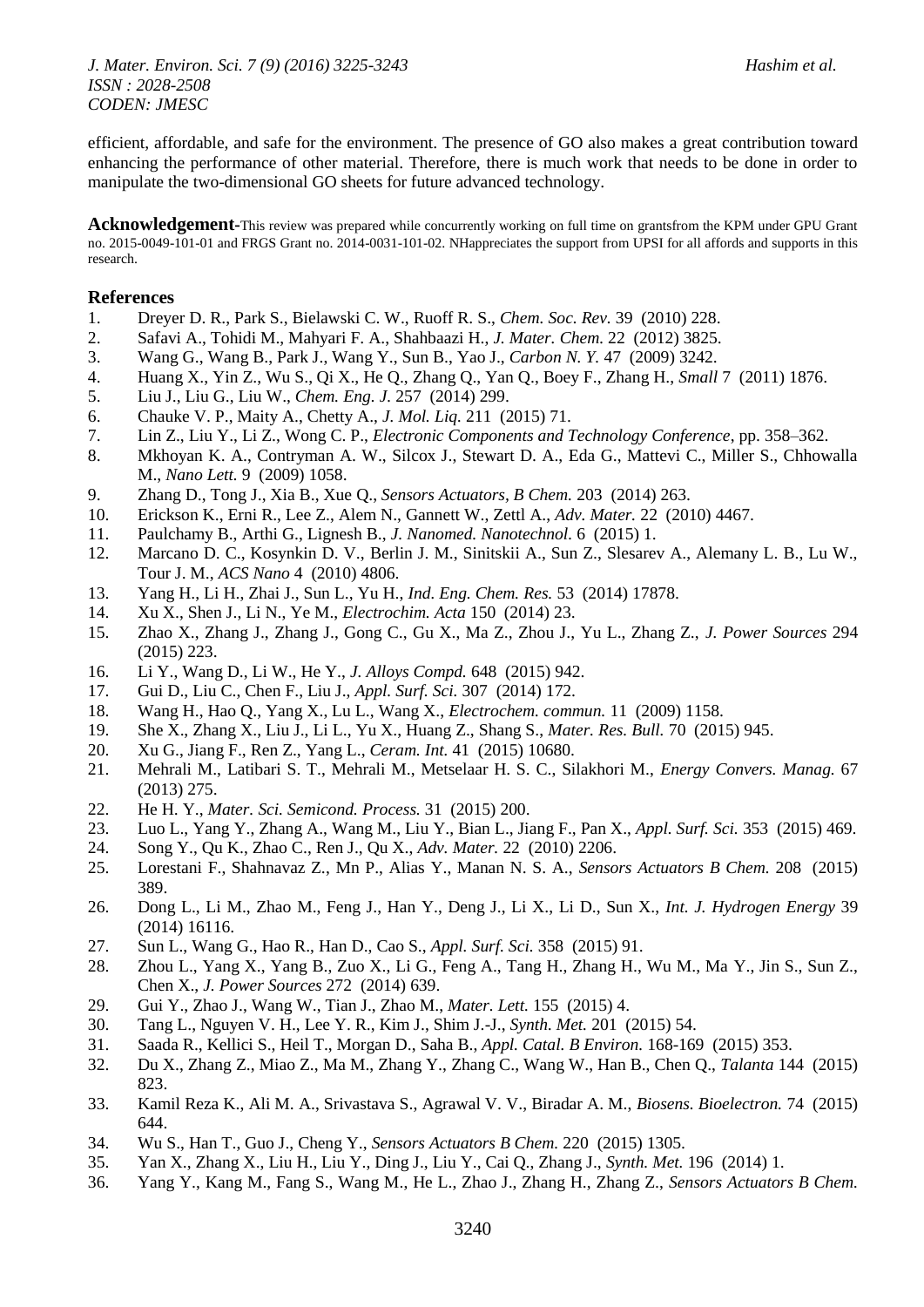214 (2015) 63.

- 37. Sun H., She P., Xu K., Shang Y., Yin S., Liu Z., *Synth. Met.* 209 (2015) 68.
- 38. Qi K., Sun Y., Duan H., Guo X., *Corros. Sci.* 98 (2015) 500.
- 39. Zheng C., Zheng Y., Chen W., Wei L., *Opt. Laser Technol.* 68 (2015) 52.
- 40. Azarang M., Shuhaimi A., Yousefi R., Moradi Golsheikh a., Sookhakian M., *Ceram. Int.* 40 (2014) 10217.
- 41. Azarang M., Shuhaimi A., Yousefi R., Sookhakian M., *J. Appl. Phys.* 116 (2014) 084307.
- 42. Azarang M., Shuhaimi A., Yousefi R., Jahromi S. P., *Rsc Adv.* 5 (2015) 21888.
- 43. Peng H., Huang Z., Zheng Y., Chen W., Liu A., Lin X., *J. Solid State Electrochem.* 18 (2014) 1941.
- 44. Golsheikh A. M., Lim H. N., Zakaria R., Huang N. M., *RSC Adv.* 5 (2015) 12726.
- 45. Vinodgopal K., Neppolian B., Lightcap I. V., Grieser F., Ashokkumar M., Kamat P. V., *J. Phys. Chem. Lett.* 1 (2010) 1987.
- 46. Bang J. H., Suslick K. S., *Adv. Mater.* 22 (2010) 1039.
- 47. Heshmat M., Abdizadeh H., Golobostanfard M. R., *Procedia Mater. Sci.* 11 (2015) 486.
- 48. Peng Y., Ji J., Chen D., *Appl. Surf. Sci.* 356 (2015) 762.
- 49. Anandan S., Manivel A., Ashokkumar M., *Fuel Cells* 12 (2012) 956.
- 50. Peng H.-P., Hu Y., Liu P., Deng Y.-N., Wang P., Chen W., Liu A.-L., Chen Y.-Z., Lin X.-H., *Sensors Actuators B Chem.* 207 (2015) 269.
- 51. Dezfuli A. S., Ganjali M. R., Norouzi P., Faridbod F., *J. Mater. Chem. B* 3 (2015) 2362.
- 52. Lu B., Li T., Zhao H., Li X., Gao C., Zhang S., Xie E., *Nanoscale* 4 (2012) 2978.
- 53. Kim C. H., Kim B. H., Yang K. S., *Carbon N. Y.* 50 (2012) 2472.
- 54. Wang C., Li Y., Ding G., Xie X., Jiang M., *J. Appl. Polym. Sci.* 127 (2013) 3026.
- 55. Rose A., Raghavan N., Thangavel S., Maheswari B. U., Nair D. P., Venugopal G., *Mater. Sci. Semicond. Process.* 31 (2015) 281.
- 56. Wang B., Chen Z., Zhang J., Cao J., Wang S., Tian Q., Gao M., Xu Q., *Colloids Surfaces A Physicochem. Eng. Asp.* 457 (2014) 318.
- 57. Wang Q., Du Y., Feng Q., Huang F., Lu K., Liu J., Wei Q., *J. Appl. Polym. Sci.* 128 (2013) 1152.
- 58. Thangappan R., Kalaiselvam S., Elayaperumal A., Jayavel R., *Solid State Ionics* 268 (2014) 321.
- 59. Baek S., Yu S.-H., Park S.-K., Pucci A., Marichy C., Lee D.-C., Sung Y.-E., Piao Y., Pinna N., *RSC Adv.* 1 (2011) 1687.
- 60. Li Q., Hai P., *Mater. Sci. Semicond. Process.* 22 (2014) 16.
- 61. Lu T., Pan L., Li H., Zhu G., Lv T., Liu X., Sun Z., Chen T., Chua D. H. C., *J. Alloys Compd.* 509 (2011) 5488.
- 62. Liu P., Yao Z., Zhou J., *Ceram. Int.* 41 (2015) 13409.
- 63. Qiu J., Zhang P., Ling M., Li S., Liu P., Zhao H., Zhang S., *ACS Appl. Mater. Interfaces* 4 (2012) 3636.
- 64. Liu X., Pan L., Zhao Q., Lv T., Zhu G., Chen T., Lu T., Sun Z., Sun C., *Chem. Eng. J.* 183 (2012) 238.
- 65. Jiang Y., Liu D., Cho M., Lee S. S., Zhang F., Biswas P., Fortner J. D., *Environ. Sci. Technol.* 50 (2016) 2514.
- 66. Li H., Chang G., Zhang Y., Tian J., Liu S., Luo Y., *Catal. Sci. Technol.* 2 (2012) 1153.
- 67. Li H., Zhang Y., Chang G., Liu S., Tian J., Luo Y., Asiri A. M., Al-Youbi A. O., Sun X., *Chempluschem* 77 (2012) 545.
- 68. Wang H., Yuan X., Wu Y., Chen X., Leng L., Wang H., Li H., Zeng G., *Chem. Eng. J.* 262 (2015) 597.
- 69. Gupta V. K., Eren T., Atar N., Yola M. L., Parlak C., Karimi-Maleh H., *J. Mol. Liq.* 208 (2015) 122.
- 70. Boruah P. K., Borah D. J., Handique J., Sharma P., Sengupta P., Das M. R., *J. Environ. Chem. Eng.* 3 (2015) 1974.
- 71. Duan X., Sun H., Kang J., Wang Y., Indrawirawan S., Wang S., *ACS Catal.* 5 (2015) 4629.
- 72. Thangavel S., Raghavan N., Kadarkarai G., Kim S. J., Venugopal G., *Ultrason. Sonochem.* 24 (2015) 123.
- 73. Hu C., Lu T., Chen F., Zhang R., *J. Chinese Adv. Mater. Soc.* 1 (2013) 21.
- 74. Choi J., Reddy D. A., Islam M. J., Seo B., Joo S. H., Kim T. K., *Appl. Surf. Sci.* 358 (2015) 159.
- 75. Maruthamani D., Divakar D., Kumaravel M., *J. Ind. Eng. Chem.* 30 (2015) 33.
- 76. Raghavan N., Thangavel S., Venugopal G., *Mater. Sci. Semicond. Process.* 30 (2015) 321.
- 77. Gao Y., Hu M., Mi B., *J. Memb. Sci.* 455 (2014) 349.
- 78. Gao P., Li A., Sun D. D., Ng W. J., *J. Hazard. Mater.* 279 (2014) 96.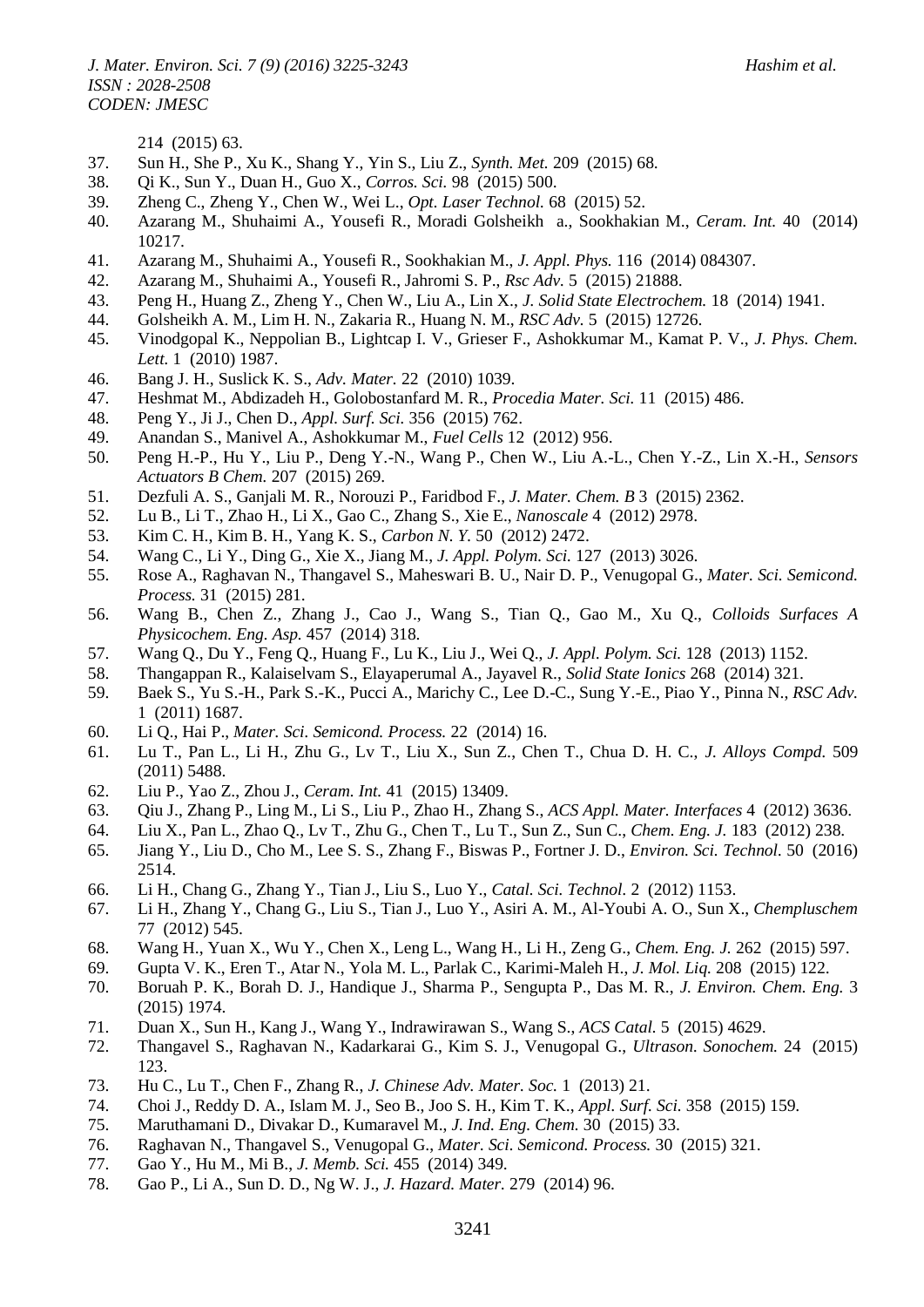- 79. Ghavami M., Mohammadi R., Koohi M., Kassaee M. Z., *Mater. Sci. Semicond. Process.* 26 (2014) 69.
- 80. Singh S., Khare N., *Chem. Phys. Lett.* 634 (2015) 140.
- 81. Zhou F., Min Y., Fan J., Xu Q., *Chem. Eng. J.* 266 (2015) 48.
- 82. Vasilaki E., Georgaki I., Vernardou D., Vamvakaki M., Katsarakis N., *Appl. Surf. Sci.* 353 (2015) 865.
- 83. Liu Y., Liu L., Shan J., Zhang J., *J. Hazard. Mater.* 290 (2015) 1.
- 84. Hao Y., Wang Z., Gou J., Dong S., *Arab. J. Chem.* (2015), DOI 10.1016/j.arabjc.2015.07.013.
- 85. Setshedi K. Z., Bhaumik M., Onyango M. S., Maity A., *Chem. Eng. J.* 262 (2015) 921.
- 86. Dong S., Dou X., Mohan D., Pittman C. U., Luo J., *Chem. Eng. J.* 270 (2015) 205.
- 87. Sheshmani S., Akhundi Nematzadeh M., Shokrollahzadeh S., Ashori A., *Int. J. Biol. Macromol.* 80 (2015) 475.
- 88. Umoren S. A., Etim U. J., Israel A. U., *J. Mater. Environ. Sci.* 4 (2013) 75.
- 89. Yan H., Tao X., Yang Z., Li K., Yang H., Li A., Cheng R., *J. Hazard. Mater.* 268 (2014) 191.
- 90. Yang K., Xing B., *Chem. Rev.* 110 (2010) 5989.
- 91. Compton O. C., Nguyen S. T., *Small* 6 (2010) 711.
- 92. Thangavel S., Venugopal G., *Powder Technol.* 257 (2014) 141.
- 93. Gopalakrishnan A., Krishnan R., Thangavel S., Venugopal G., Kim S. J., *J. Ind. Eng. Chem.* 30 (2015) 14.
- 94. Shi P., Ye N., *Talanta* 143 (2015) 219.
- 95. Ahmad M., Ahmed E., Hong Z. L., Ahmed W., Elhissi A., Khalid N. R., *Ultrason. Sonochem.* 21 (2014) 761.
- 96. Zhu L., Ghosh T., Park C. Y., Meng Z. Da, Oh W. C., *Chinese J. Catal.* 33 (2012) 1276.
- 97. Ghosh T., Ullah K., Nikam V., Park C. Y., Meng Z. Da, Oh W. C., *Ultrason. Sonochem.* 20 (2013) 768.
- 98. Zhu L., Jo S. B., Ye S., Ullah K., Oh W. C., *Cuihua Xuebao/Chinese J. Catal.* 35 (2014) 1825.
- 99. Ji Z., Shen X., Zhou H., Chen K., *Ceram. Int.* 41 (2015) 8710.
- 100. Gao T., Gong L., Wang Z., Yang Z., Pan W., He L., Zhang J., Ou E., Xiong Y., Xu W., *Mater. Lett.* 159 (2015) 54.
- 101. Chen S., Zhu J., Wu X., Han Q., Wang X., *ACS Nano* 4 (2010) 2822.
- 102. Peng X., Wang L., Zhang X., Gao B., Fu J., Xiao S., Huo K., Chu P. K., *J. Power Sources* 288 (2015) 214.
- 103. Hu Z., Liu H., *Ceram. Int.* 41 (2015) 8257.
- 104. Myung S.-T., Kikuchi M., Yoon C. S., Yashiro H., Sun Y.-K., *J. Power Sources* 288 (2015) 376.
- 105. Lübke M., Makwana N. M., Gruar R., Tighe C., Brett D., Shearing P., Liu Z., Darr J. a., *J. Power Sources* 291 (2015) 102.
- 106. Tan J., Liu L., Guo S., Hu H., Yan Z., Zhou Q., Huang Z., Shu H., Yang X., Wang X., *Electrochim. Acta* 168 (2015) 225.
- 107. Zhang J., Pan J., Shao L., Shu J., Zhou M., Pan J., *J. Alloys Compd.* 614 (2014) 249.
- 108. Liu R., Li N., Xia G., Li D., Wang C., Xiao N., Tian D., Wu G., *Mater. Lett.* 93 (2013) 243.
- 109. Rai A. K., Anh L. T., Gim J., Mathew V., Kang J., Paul B. J., Song J., Kim J., *Electrochim. Acta* 90 (2013) 112.
- 110. Hu L., Sun Y., Zhang F., Chen Q., *J. Alloys Compd.* 576 (2013) 86.
- 111. Yang S., Feng X., Ivanovici S., Müllen K., *Angew. Chemie Int. Ed.* 49 (2010) 8408.
- 112. Wang L., Wang D., Dong Z., Zhang F., Jin J., *Nano Lett.* 13 (2013) 1711.
- 113. Zheng C., He C., Zhang H., *Ionics (Kiel).* 21 (2015) 51.
- 114. Xu Y.-T., Guo Y., Jiang H., Xie X.-B., Zhao B., Zhu P.-L., *Energy Technol.* 3 (2015) 488.
- 115. Drelich J., Chibowski E., Meng D. D., Terpilowski K., *Soft Matter* 7 (2011) 9804.
- 116. Thakur S., Karak N., *J. Mater. Chem. A* 3 (2015) 12334.
- 117. Yun H., Nguyen-Phan T.-D., Pham V. H., Kweon H., Chung J. S., Lee B., Shin E. W., *Mater. Res. Bull.* 47 (2012) 2988.
- 118. Su P.-G., Peng S.-L., *Talanta* 132 (2015) 398.
- 119. Ikhsan N. I., Rameshkumar P., Pandikumar A., Mehmood Shahid M., Huang N. M., Vijay Kumar S., Lim H. N., *Talanta* 144 (2015) 908.
- 120. Yang Y. J., *Sensors Actuators B Chem.* 221 (2015) 750.
- 121. Qian J., Yang X., Jiang L., Zhu C., Mao H., Wang K., *Sensors Actuators B Chem.* 201 (2014) 160.
- 122. Yao Y., Xue Y., *Sensors Actuators B Chem.* 211 (2015) 52.